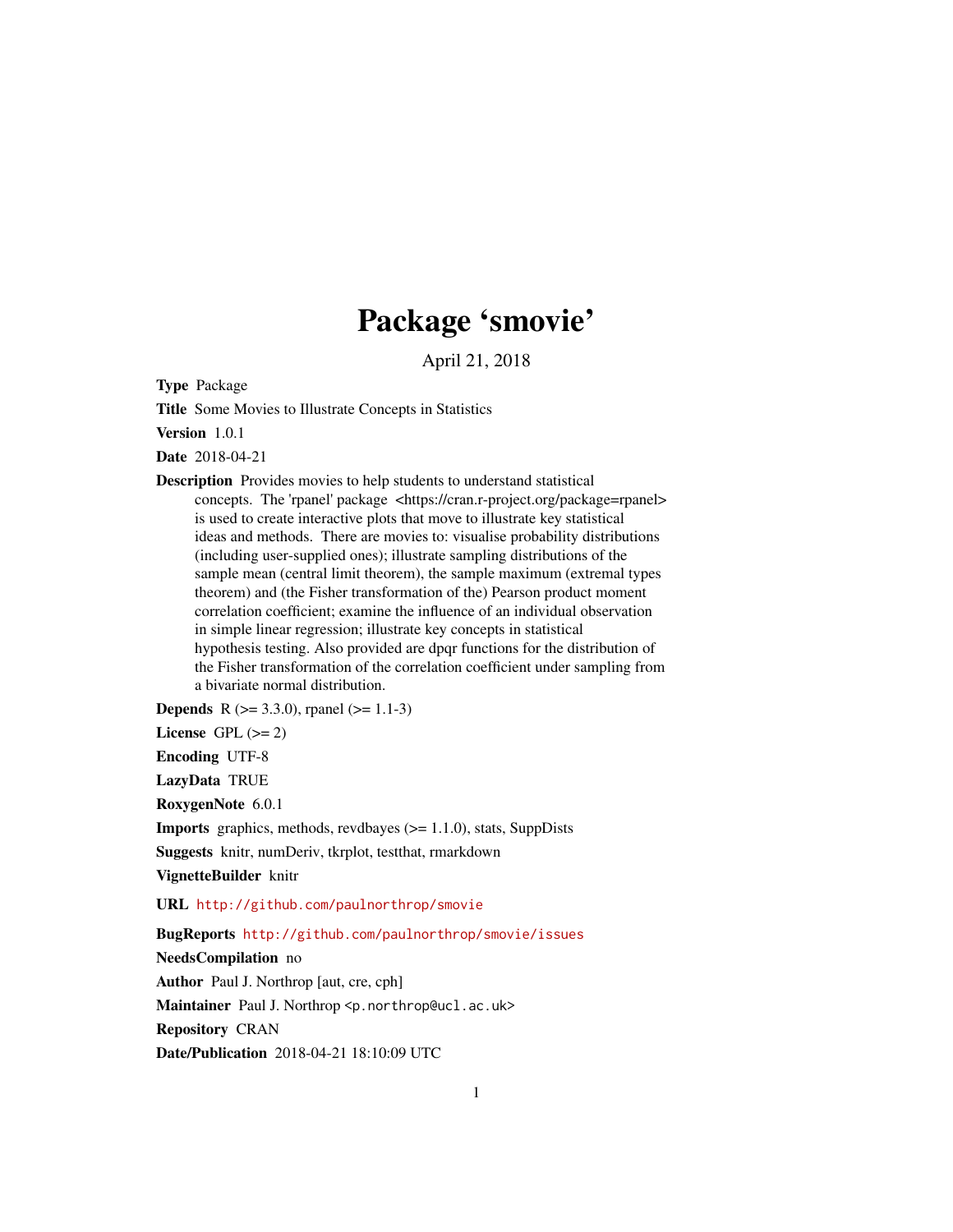# <span id="page-1-0"></span>R topics documented:

<span id="page-1-1"></span>

clt *Central Limit Theorem (CLT)*

# Description

A movie to illustrate the ideas of the sampling distribution of a mean and the central limit theorem.

# Usage

```
clt(n = 20, distn, params = list(), panel.plot = TRUE, hscale = NA,vscale = hscale, n\_add = 1, delta_n = 1, arrow = TRUE,
  leg\_cex = 1.25, ...
```

| n     | An integer scalar. The size of the samples drawn from the distribution chosen<br>using distn.                                                                                                                                                                                                                                                                                                                                         |
|-------|---------------------------------------------------------------------------------------------------------------------------------------------------------------------------------------------------------------------------------------------------------------------------------------------------------------------------------------------------------------------------------------------------------------------------------------|
| distn | A character scalar specifying the distribution from which observations are sam-<br>pled. Distributions "beta", "binomial", "chisq", "chi-squared", "exponential",<br>"f", "gamma", "geometric", "gev", "gp", "hypergeometric", "lognormal",<br>"log-normal", "negative binomial", "normal", "poisson", "t", "uniform"<br>and "weibull" are recognised, case being ignored.                                                            |
|       | If distn is not supplied then distn $=$ "exponential" is used.                                                                                                                                                                                                                                                                                                                                                                        |
|       | The "gev" and "gp" cases use the gev and gp distributional functions in the<br>revdbayes package.                                                                                                                                                                                                                                                                                                                                     |
|       | The other cases use the distributional functions in the stats-package. If distn = "gamma"<br>then the (shape, rate) parameterisation is used. If scale is supplied via<br>params then rate is inferred from this. If distn = "negative binomial"<br>then the (size, prob) parameterisation is used. If mu is supplied via params<br>then prob is inferred from this (and size). If distn $=$ "beta" then ncp is<br>forced to be zero. |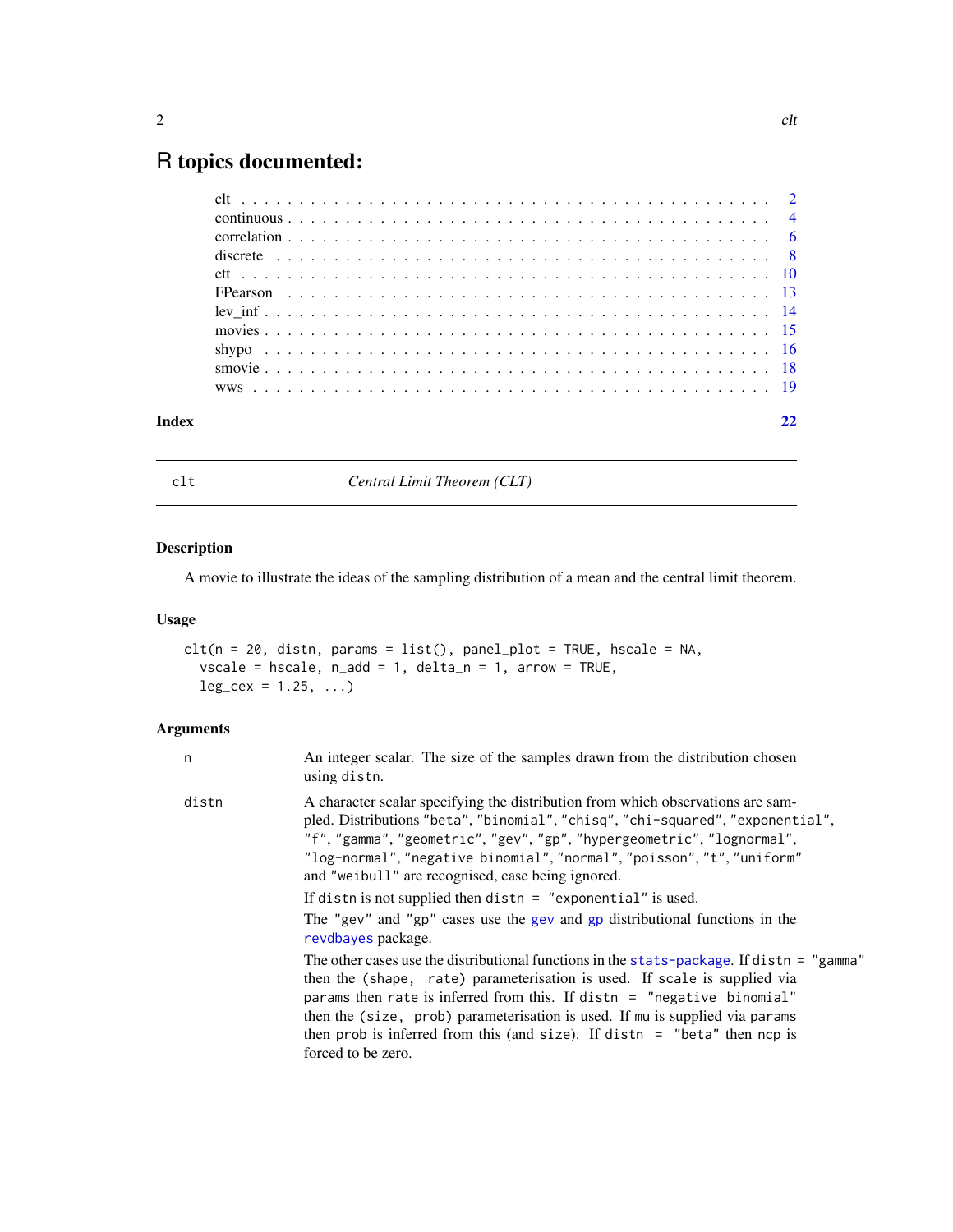<span id="page-2-0"></span>

| params     | A named list of additional arguments to be passed to the density function associ-<br>ated with distribution distn. The (shape, rate) parameterisation is used for<br>the gamma distribution (see GammaDist) even if the value of the scale parame-<br>ter is set using params.                                                                                                   |
|------------|----------------------------------------------------------------------------------------------------------------------------------------------------------------------------------------------------------------------------------------------------------------------------------------------------------------------------------------------------------------------------------|
|            | If a parameter value is not supplied then the default values in the relevant distri-<br>butional function set using distn are used, except for "beta" (shape $1 = 2$ , shape $2 = 2$ ),<br>"chisq" (df = 4), "f" (df1 = 4, df2 = 8), "gev" (shape = 0.2). "gamma"<br>(shape = 2, "gp" (shape = $0.1$ ), "poisson" (lambda = 5) and "t" (df = 4)<br>and "weibull" (shape $= 2$ ). |
| panel_plot | A logical parameter that determines whether the plot is placed inside the panel<br>(TRUE) or in the standard graphics window (FALSE). If the plot is to be placed<br>inside the panel then the tkrplot library is required.                                                                                                                                                      |
|            | hscale, vscale Numeric scalars. Scaling parameters for the size of the plot when panel_plot = TRUE.<br>The default values are 1.4 on Unix platforms and 2 on Windows platforms.                                                                                                                                                                                                  |
| n_add      | An integer scalar. The number of simulated datasets to add to each new frame<br>of the movie.                                                                                                                                                                                                                                                                                    |
| delta_n    | A numeric scalar. The amount by which n is increased (or decreased) after one<br>click of the $+$ (or -) button in the parameter window.                                                                                                                                                                                                                                         |
| arrow      | A logical scalar. Should an arrow be included to show the simulated sample<br>maximum from the top plot being placed into the bottom plot?                                                                                                                                                                                                                                       |
| leg_cex    | The argument cex to legend. Allows the size of the legend to be controlled<br>manually.                                                                                                                                                                                                                                                                                          |
| $\cdots$   | Additional arguments to the rpanel functions rp. button and rp. doublebutton,<br>not including panel, variable, title, step, action, initval, range.                                                                                                                                                                                                                             |

# Details

Loosely speaking, a consequence of the [Central Limit Theorem](https://en.wikipedia.org/wiki/Central_limit_theorem) is that the mean of a large number of independent and identically distributed random variables, each with mean  $\mu$  and finite standard deviation  $\sigma$  has **approximately** a normal distribution, even if these original variables are not normally distributed.

This movie considers examples where this limiting result holds and illustrates graphically the closeness of the limiting approximation provided by the relevant normal limit to the true finite-n distribution. Of course, when distn = "normal" this result is exact.

Samples of size n are repeatedly simulated from the distribution chosen using distn. These samples are summarized using a plot that appears at the top of the movie screen. For each sample the mean of these n values is calculated, stored and added to another plot, situated below the first plot. This plot is either a histogram or an empirical c.d.f., chosen using a radio button. A [rug](#page-0-0) is added to a histogram provided that it contains no more than 1000 points.

The p.d.f. (for a continuous variable) or p.m.f. (for a discrete variable) of the original variables is added to the top plot. There is a checkbox to add to the bottom plot the approximate (large n) is added to the top piot. There is a checkbox to add to the bottom piot the approximate p.d.f./c.d.f. (with mean  $\mu$  and standard deviation  $\sigma/\sqrt{n}$ ), implied by the CLT.

Once it starts, four aspects of this movie are controlled by the user.

• There are buttons to increase (+) or decrease (-) the sample size, that is, the number of values over which a maximum is calculated.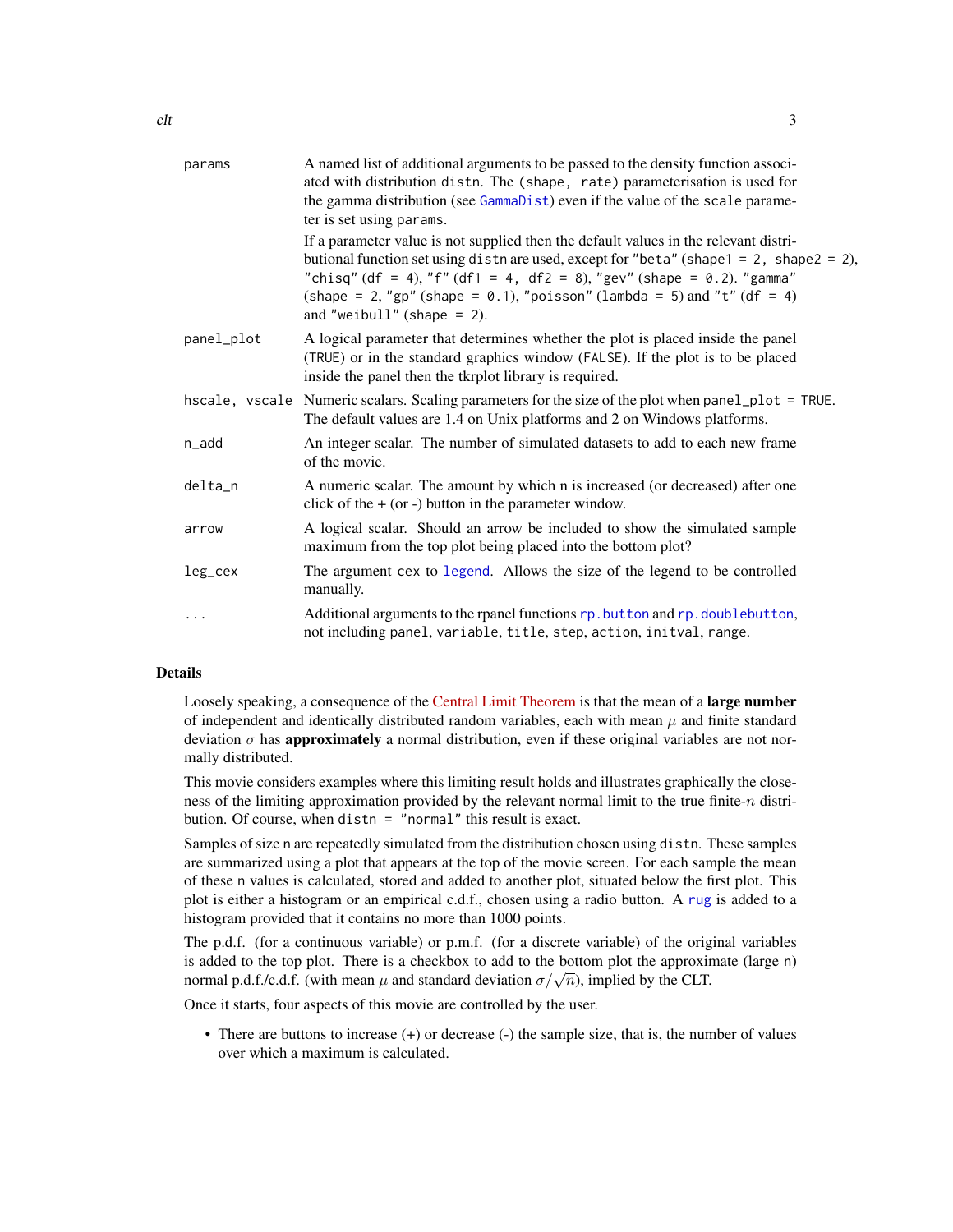- <span id="page-3-0"></span>• Each time the button labelled "simulate another n\_add samples of size n" is clicked n\_add new samples are simulated and their sample mean are added to the bottom histogram.
- There is a button to switch the bottom plot from displaying a histogram of the simulated means and the limiting normal p.d.f. to the empirical c.d.f. of the simulated data, the exact c.d.f. and the limiting normal c.d.f.

# Value

Nothing is returned, only the animation is produced.

#### See Also

[movies](#page-14-1): a user-friendly menu panel.

[smovie](#page-17-1): general information about smovie.

#### Examples

```
# Exponential data
clt()
# Uniform data
clt(distn = "uniform")
# Poisson data
clt(distn = "poisson")
```
<span id="page-3-1"></span>continuous *Univariate Continuous Distributions: p.d.f and c.d.f.*

# Description

A movie to illustrate how the probability density function (p.d.f.) and cumulative distribution function (c.d.f.) of a continuous random variable depend on the values of its parameters.

#### Usage

```
continuous(distn, var_range = NULL, params = list(), param_setp = list(),param_range = list(), p\_vec = NULL, smallest = 0.01,plot_par = list(), panel_plot = TRUE, hscale = NA, vscale = hscale,
  ...)
```

```
distn Either a character string or a function to choose the continuous random variable.
                 Strings "beta", "cauchy", "chisq" "chi-squared", "exponential", "f",
                 "gamma", "gev", "gp", "lognormal", "log-normal", "normal", "t", "uniform"
                 and "weibull" are recognised, case being ignored. The relevant distributional
                 functions dxxx and pxxx in the stats-package are used. The abbreviations
```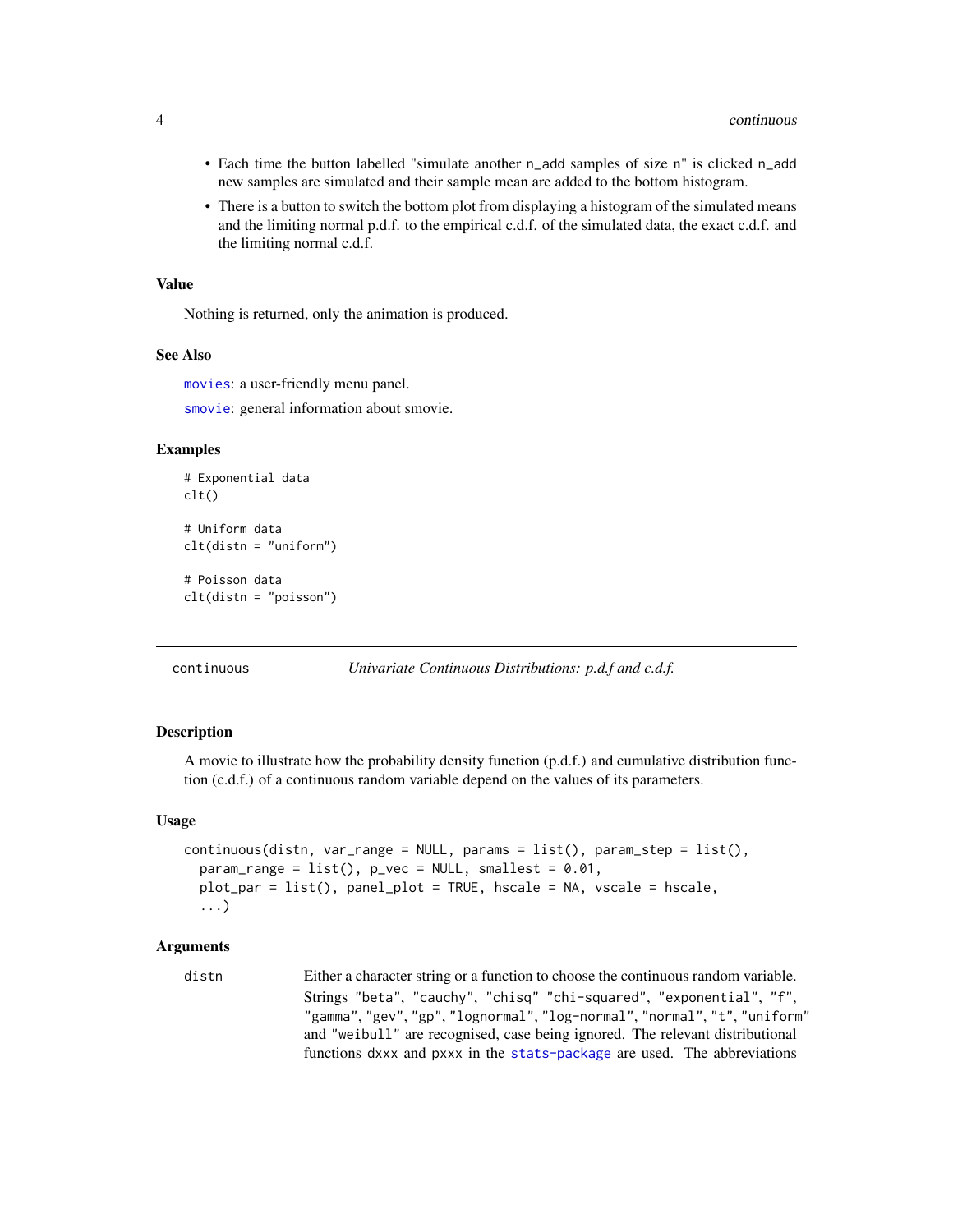<span id="page-4-0"></span>

|             | xxx are also recognised. The "gev" and "gp" cases use the gev and gp distri-<br>butional functions in the revdbayes package. If distn = "gamma" then the<br>(shape, rate) parameterisation is used, unless a value for scale is provided<br>via the argument params when the (shape, scale) parameterisation is used.<br>Valid functions are set up like a standard distributional function dxxx, with first<br>argument x, last argument log and with arguments to set the parameters of the<br>distribution in between. See the CRAN task view on distributions.<br>If distn is not supplied then distn $=$ "normal" is used.                                                                                                                                 |
|-------------|-----------------------------------------------------------------------------------------------------------------------------------------------------------------------------------------------------------------------------------------------------------------------------------------------------------------------------------------------------------------------------------------------------------------------------------------------------------------------------------------------------------------------------------------------------------------------------------------------------------------------------------------------------------------------------------------------------------------------------------------------------------------|
| var_range   | A numeric vector of length 2. Can be used to set a fixed range of values over<br>which to plot the p.d.f. and c.d.f., in order better to see the effects of changing<br>the parameter values. If var_range is set then it overrides p_vec (see below).                                                                                                                                                                                                                                                                                                                                                                                                                                                                                                          |
| params      | A named list of initial parameter values with which to start the movie. If<br>distn is a string and a particular parameter value is not supplied then the fol-<br>lowing values are used. "beta": shape1 = 2, shape2 = 2, ncp = $\theta$ ;<br>"cauchy": location = $0$ , scale = 1; "chi-squared": df = 4, ncp = $0$ ;<br>"exponential": rate = 1; "f": df1 = 4, df2 = 8, ncp =0; "gamma":<br>shape = 2, rate = 1; "gev": $loc = 0$ , scale = 1, shape = 0.1; "gp":<br>$loc = 0$ , $scale = 1$ , $shape = 0.1$ ; "lognormal": meanlog = 0, $sdlog = 1$ ;<br>"normal": mean = $0$ , sd = 1; "t": df = 4, ncp = 0; "uniform":<br>$min = 0$ , $max = 1$ ; "weibull": shape = 2, scale = 1.<br>If distn is a function then params must set any required parameters. |
|             | If parameter value is outside the corresponding range specified by param_range<br>then it is set to the closest limit of the range.                                                                                                                                                                                                                                                                                                                                                                                                                                                                                                                                                                                                                             |
| param_step  | A named list of the amounts by which the respective parameters in params are<br>increased/decreased after one click of the +/- button. If distn is a function<br>then the default is 0.1 for all parameters. If distn is a string then a sensible<br>distribution-specific default is set internally.                                                                                                                                                                                                                                                                                                                                                                                                                                                           |
| param_range | A named list of the ranges over which the respective parameters in params are<br>allowed to vary. Each element of the list should be a vector of length 2: the<br>first element gives the lower limit of the range, the second element the upper<br>limit. Use NA to impose no limit. If distn is a function then all parameters are<br>unconstrained.                                                                                                                                                                                                                                                                                                                                                                                                          |
| p_vec       | A numeric vector of length 2. The p.d.f. and c.d.f. are plotted between the<br>100p_vec[1]% and 100p_vec[2]% quantiles of the distribution. If p_vec is<br>not supplied then a sensible distribution-specific default is used. If distn is a<br>function then the default is $p_{\text{vec}} = c(0.001, 0.999)$ .                                                                                                                                                                                                                                                                                                                                                                                                                                               |
| smallest    | A positive numeric scalar. The smallest value to be used for any strictly positive<br>parameters when distn is a string.                                                                                                                                                                                                                                                                                                                                                                                                                                                                                                                                                                                                                                        |
| plot_par    | A named list of graphical parameters (see link[graphics]{par}) to be passed<br>to plot. This may be used to alter the appearance of the plots of the p.m.f. and<br>c.d.f.                                                                                                                                                                                                                                                                                                                                                                                                                                                                                                                                                                                       |
| panel_plot  | A logical parameter that determines whether the plot is placed inside the panel<br>(TRUE) or in the standard graphics window (FALSE). If the plot is to be placed<br>inside the panel then the tkrplot library is required.                                                                                                                                                                                                                                                                                                                                                                                                                                                                                                                                     |
|             | hscale, vscale Numeric scalars. Scaling parameters for the size of the plot when panel_plot = TRUE.<br>The default values are 1.4 on Unix platforms and 2 on Windows platforms.                                                                                                                                                                                                                                                                                                                                                                                                                                                                                                                                                                                 |
|             |                                                                                                                                                                                                                                                                                                                                                                                                                                                                                                                                                                                                                                                                                                                                                                 |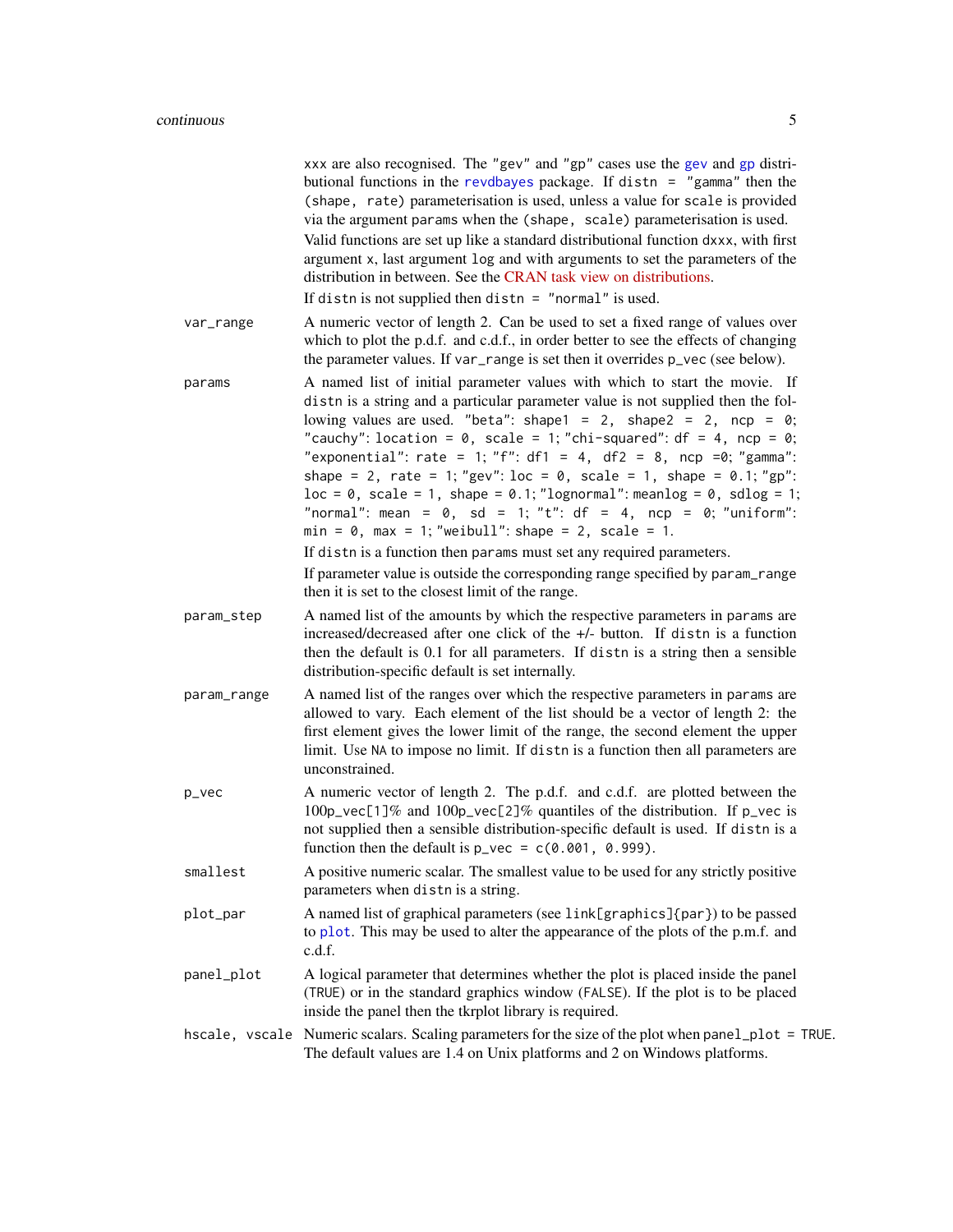<span id="page-5-0"></span>... Additional arguments to be passed to [rp.doublebutton](#page-0-0), not including panel, variable, title, step, action, initval, range.

# **Details**

The movie starts with a plot of the p.d.f. of the distribution for the initial values of the parameters. Buttons increase (+) or decrease (-) each parameter. There are radio buttons to switch the plot from the p.d.f. to the c.d.f. and back.

# Value

Nothing is returned, only the animation is produced.

# See Also

[movies](#page-14-1): a user-friendly menu panel.

[smovie](#page-17-1): general information about smovie.

# Examples

```
# Normal example
continuous()
# Fix the range of values over which to plot
continuous(var\_range = c(-10, 10))# The same example, but using a user-supplied function and setting manually
# the initial parameters, parameter step size and range
continuous(distn = dnorm, params = list(mean = 0, sd = 1),
           param\_step = list(mean = 1, sd = 1),param_range = list(sd = c(0, NA)))# Gamma distribution. Show the use of var_range
continuous(distn = "gamma", var_range = c(0, 15))
```
<span id="page-5-1"></span>

correlation *Sampling distribution of the Pearson correlation coefficient movie*

#### Description

A movie to illustrate how the sampling distribution of the Pearson product moment sample correlation coefficient r depends on the sample size n and on the true correlation  $\rho$ .

#### Usage

```
correlation(n = 30, rho = 0, panel\_plot = TRUE, baseline = NA,vscale = hscale, delta_n = 1, delta_rho = 0.1, ...)
```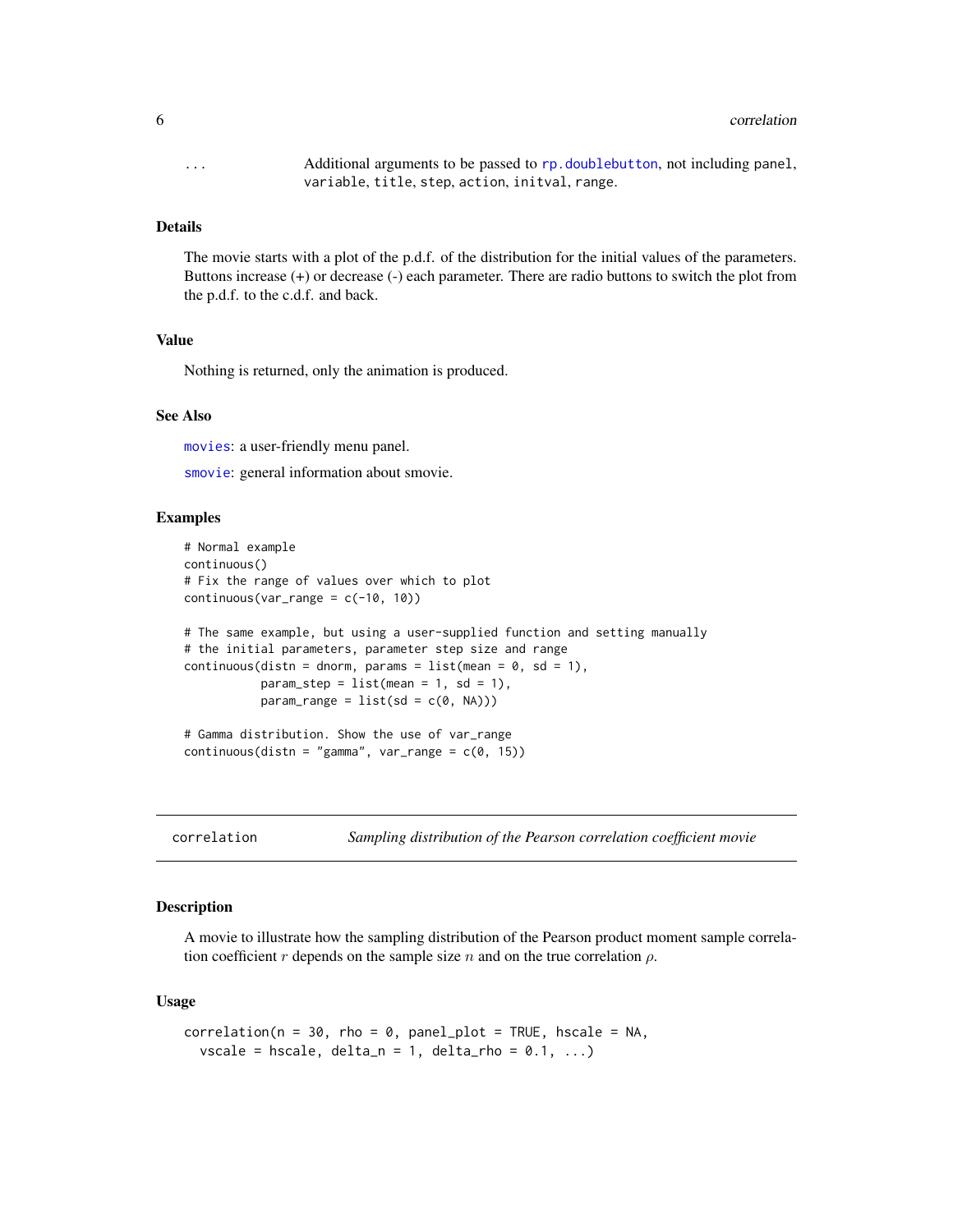#### <span id="page-6-0"></span>correlation 7

#### Arguments

| n          | An integer scalar. The initial value of the sample size. Must not be less than 2.                                                                                                                                           |
|------------|-----------------------------------------------------------------------------------------------------------------------------------------------------------------------------------------------------------------------------|
| rho        | A numeric scalar. The initial value of the true correlation $\rho$ . Must be in [-1, 1].                                                                                                                                    |
| panel_plot | A logical parameter that determines whether the plot is placed inside the panel<br>(TRUE) or in the standard graphics window (FALSE). If the plot is to be placed<br>inside the panel then the tkrplot library is required. |
|            | hscale, vscale Numeric scalars. Scaling parameters for the size of the plot when panel_plot = TRUE.<br>The default values are 1.4 on Unix platforms and 2 on Windows platforms.                                             |
| delta_n    | An integer scalar. The amount by which the value of the sample size is in-<br>creased/decreased after one click of the +/- button.                                                                                          |
| delta_rho  | A numeric scalar. The amount by which the value of rho is increased/decreased<br>after one click of the $+/-$ button.                                                                                                       |
| $\cdots$   | Additional arguments to the rpanel functions rp. but ton and rp. doublebut ton,<br>not including panel, variable, title, step, action, initval, range.                                                                      |

#### Details

Random samples of size  $n$  are simulated from a bivariate normal distribution [bivariate normal dis](https://en.wikipedia.org/wiki/Multivariate_normal_distribution)[tribution](https://en.wikipedia.org/wiki/Multivariate_normal_distribution) in which each of the variables has a mean of 0 and a variance of 1 and the correlation  $\rho$ between the variables is chosen by the user.

The movie contains two plots. On the top is a scatter plot of the simulated sample, illustrating the strength of the association between the simulated values of the variables. A new sample is produced by clicking "simulate another sample. For each simulated sample the sample (Pearson product moment) correlation coefficient  $r$  is calculated and displayed in the title of the top plot.

The values of the sample correlation coefficients are stored and are plotted in a histogram in the bottom plot. A rug displays the individual values, with the most recent value coloured red. As we accumulate a large number of values in this histogram the shape of the sampling distribution of  $r$ emerges. The exact p.d.f. of r is superimposed on this histogram, as is the value of  $\rho$ .

The bottom plot can be changed in two ways: (i) a radio button can be pressed to replace the histogram and pdf with a plot of the empirical c.d.f. and exact cdf; (ii) the variable can be changed from  $\rho$  to Fisher's z-transformation  $F(\rho) = arctanh(\rho) = [ln(1+\rho)-ln(1-\rho)]/2$ . For sufficiently large values of n,  $F(\rho)$  has approximately a normal distribution with mean  $\rho$  and variance  $1/(n-3)$ .

The values of the sample size n or true correlation coefficient  $\rho$  can be changed using the respective +/- buttons. If one of these is changed then the bottom plot is reset using the sample correlation coefficient of the first sample simulated using the new combination of n and  $\rho$ .

# Value

Nothing is returned, only the animation is produced.

# See Also

[movies](#page-14-1): a user-friendly menu panel.

[smovie](#page-17-1): general information about smovie.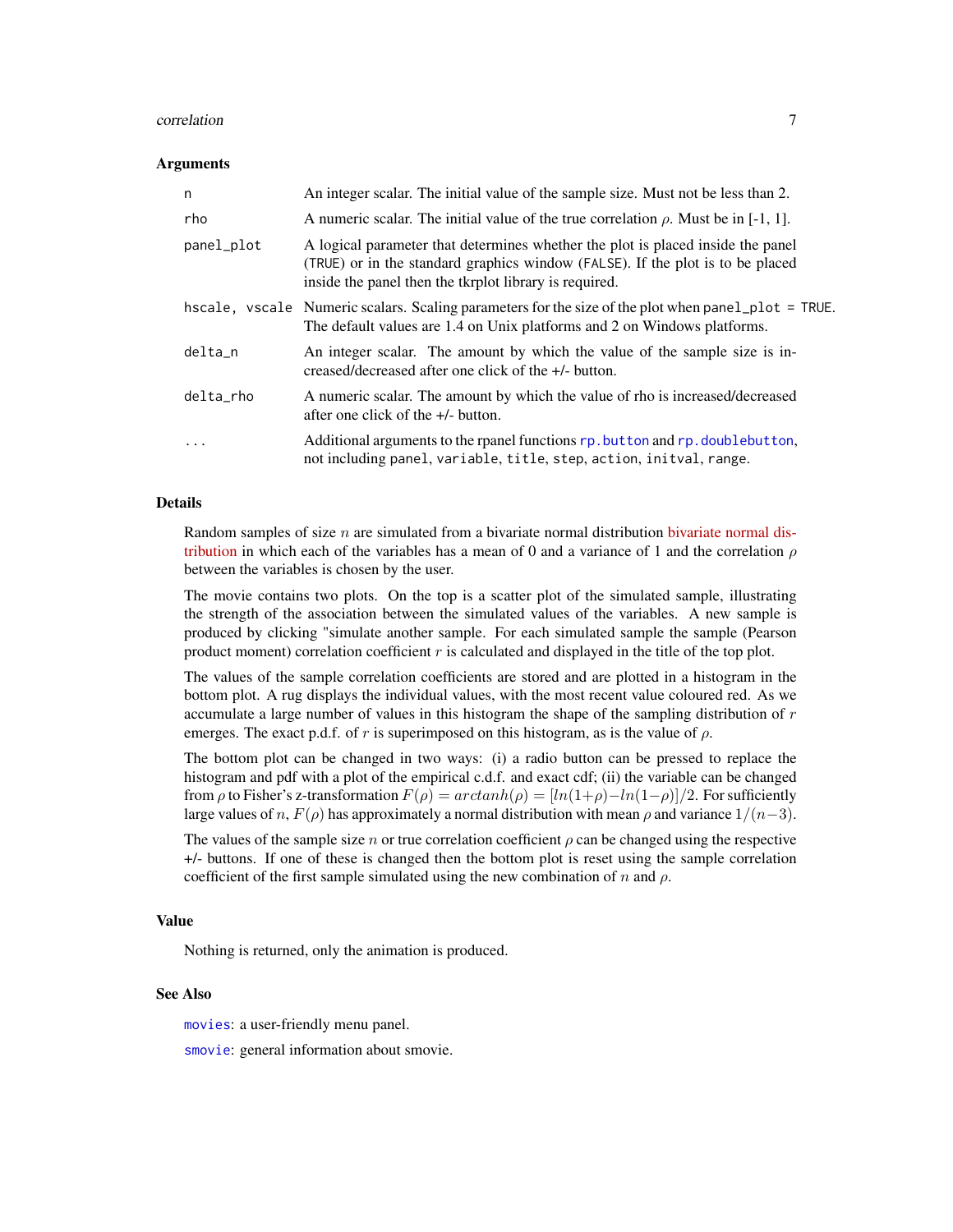8 discrete the contract of the contract of the contract of the contract of the contract of the contract of the contract of the contract of the contract of the contract of the contract of the contract of the contract of the

# Examples

```
correlation(rho = 0.8)correlation(n = 10)
```
<span id="page-7-1"></span>discrete *Univariate Discrete Distributions: p.m.f and c.d.f.*

# Description

A movie to illustrate how the probability mass function (p.m.f.) and cumulative distribution function (c.d.f.) of a discrete random variable depend on the values of its parameters.

# Usage

```
discrete(distn, var_support = NULL, params = list(), param_step = list(),
  param\_range = list(), p\_vec = NULL, smallest = 0.01,plot_par = list(), panel_plot = TRUE, hscale = NA, vscale = hscale,
 observed_value = NA, ...)
```

| distn       | Either a character string or a function to choose the discrete random variable.                                                                                                                                                                                                                                                                                                                                                                             |
|-------------|-------------------------------------------------------------------------------------------------------------------------------------------------------------------------------------------------------------------------------------------------------------------------------------------------------------------------------------------------------------------------------------------------------------------------------------------------------------|
|             | Strings "binomial", "geometric", "hypergeometric", "negative binomial"<br>and "poisson" are recognised, case being ignored. The relevant distributional<br>functions dxxx and pxxx in the stats-package are used. The abbreviations xxx<br>are also recognised. If distn = "hypergeometric" then the (size, prob) pa-<br>rameterisation is used, unless a value for mu is provided via the argument params<br>when the (size, mu) parameterisation is used. |
|             | Valid functions are set up like a standard distributional function dxxx, with first<br>argument x, last argument log and with arguments to set the parameters of the<br>distribution in between. See the CRAN task view on distributions. It is as-<br>sumed that the support of the random variable is a subset of the integers, unless<br>var_support is set to the contrary.                                                                             |
|             | If distn is not supplied then distn = "binomial" is used.                                                                                                                                                                                                                                                                                                                                                                                                   |
| var_support | A numeric vector. Can be used to set a fixed set of values for which to plot the<br>p.m.f. and c.d.f., in order better to see the effects of changing the parameter<br>values or to set a support that isn't a subset of the integers. If var_support is<br>set then it overrides $p_{\text{--}}$ vec (see below).                                                                                                                                          |
| params      | A named list of initial parameter values with which to start the movie. If distn is<br>a string and a particular parameter value is not supplied then the following values<br>are used. "binomial": size = 10, $prob = 0.5$ ; "geometric": $prob = 0.5$ ;<br>"hypergeometric": $m = 10$ , $n = 7$ , $k = 8$ ; "negative binomial":<br>size = 10, $prob = 0.5$ ; " $poisson$ ": lambda = 5.                                                                  |
|             | If distn is a function then params must set any required parameters.                                                                                                                                                                                                                                                                                                                                                                                        |
|             | If parameter value is outside the corresponding range specified by param_range<br>then it is set to the closest limit of the range.                                                                                                                                                                                                                                                                                                                         |

<span id="page-7-0"></span>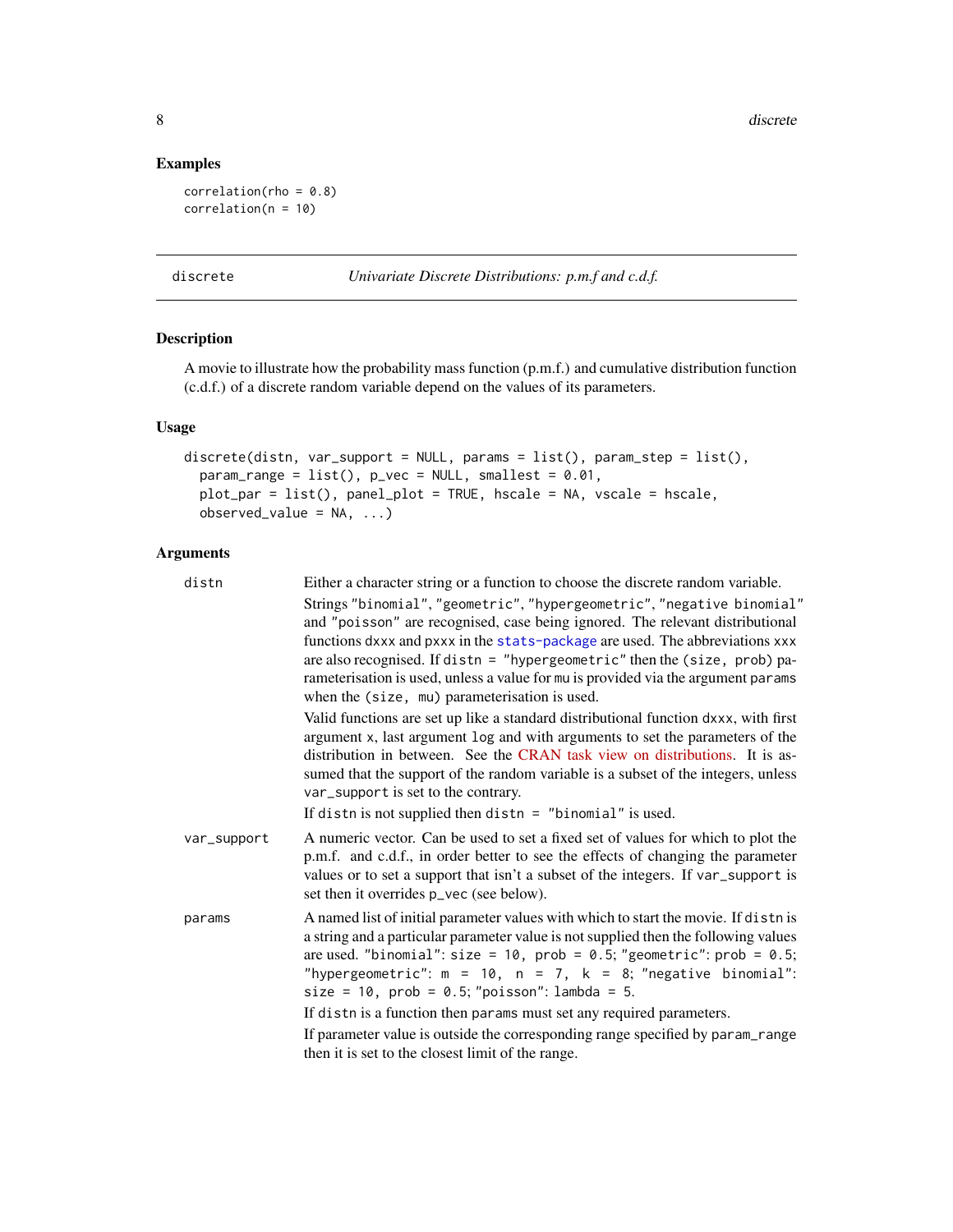#### <span id="page-8-0"></span>discrete 9

| param_step  | A named list of the amounts by which the respective parameters in params are<br>increased/decreased after one click of the +/- button. If distn is a function<br>then the default is 0.1 for all parameters. If distn is a string then a sensible<br>distribution-specific default is set internally.                                                  |
|-------------|--------------------------------------------------------------------------------------------------------------------------------------------------------------------------------------------------------------------------------------------------------------------------------------------------------------------------------------------------------|
| param_range | A named list of the ranges over which the respective parameters in params are<br>allowed to vary. Each element of the list should be a vector of length 2: the<br>first element gives the lower limit of the range, the second element the upper<br>limit. Use NA to impose no limit. If distn is a function then all parameters are<br>unconstrained. |
| p_vec       | A numeric vector of length 2. The p.d.f. and c.d.f. are plotted between the<br>100p_vec[1]% and 100p_vec[2]% quantiles of the distribution. If p_vec is<br>not supplied then a sensible distribution-specific default is used. If distn is a<br>function then the default is $p_{\text{vec}} = c(0.001, 0.999)$ .                                      |
| smallest    | A positive numeric scalar. The smallest value to be used for any strictly positive<br>parameters when distn is a string.                                                                                                                                                                                                                               |
| plot_par    | A named list of graphical parameters (see link[graphics]{par}) to be passed<br>to plot. This may be used to alter the appearance of the plots of the p.m.f. and<br>c.d.f.                                                                                                                                                                              |
| panel_plot  | A logical parameter that determines whether the plot is placed inside the panel<br>(TRUE) or in the standard graphics window (FALSE). If the plot is to be placed<br>inside the panel then the tkrplot library is required.                                                                                                                            |
|             | hscale, vscale Numeric scalars. Scaling parameters for the size of the plot when panel_plot = TRUE.<br>The default values are 1.4 on Unix platforms and 2 on Windows platforms.                                                                                                                                                                        |
|             | observed_value A non-negative integer. If observed_value is supplied then the corresponding<br>line in the plot of the p.m.f. is coloured in red.                                                                                                                                                                                                      |
| $\cdots$    | Additional arguments to be passed to rp. doublebutton, not including panel,<br>variable, title, step, action, initval, range.                                                                                                                                                                                                                          |
|             |                                                                                                                                                                                                                                                                                                                                                        |

# Details

The movie starts with a plot of the p.m.f. of the distribution for the initial values of the parameters. Buttons increase (+) or decrease (-) each parameter. There are radio buttons to switch the plot from the p.m.f. to the c.d.f. and back.

Owing to a conflict with the argument size of the function [rp.control](#page-0-0) the parameter size of, for example, the binomial and negative binomial distributions, is labelled as n.

# Value

Nothing is returned, only the animation is produced.

# See Also

[movies](#page-14-1): a user-friendly menu panel.

[smovie](#page-17-1): general information about smovie.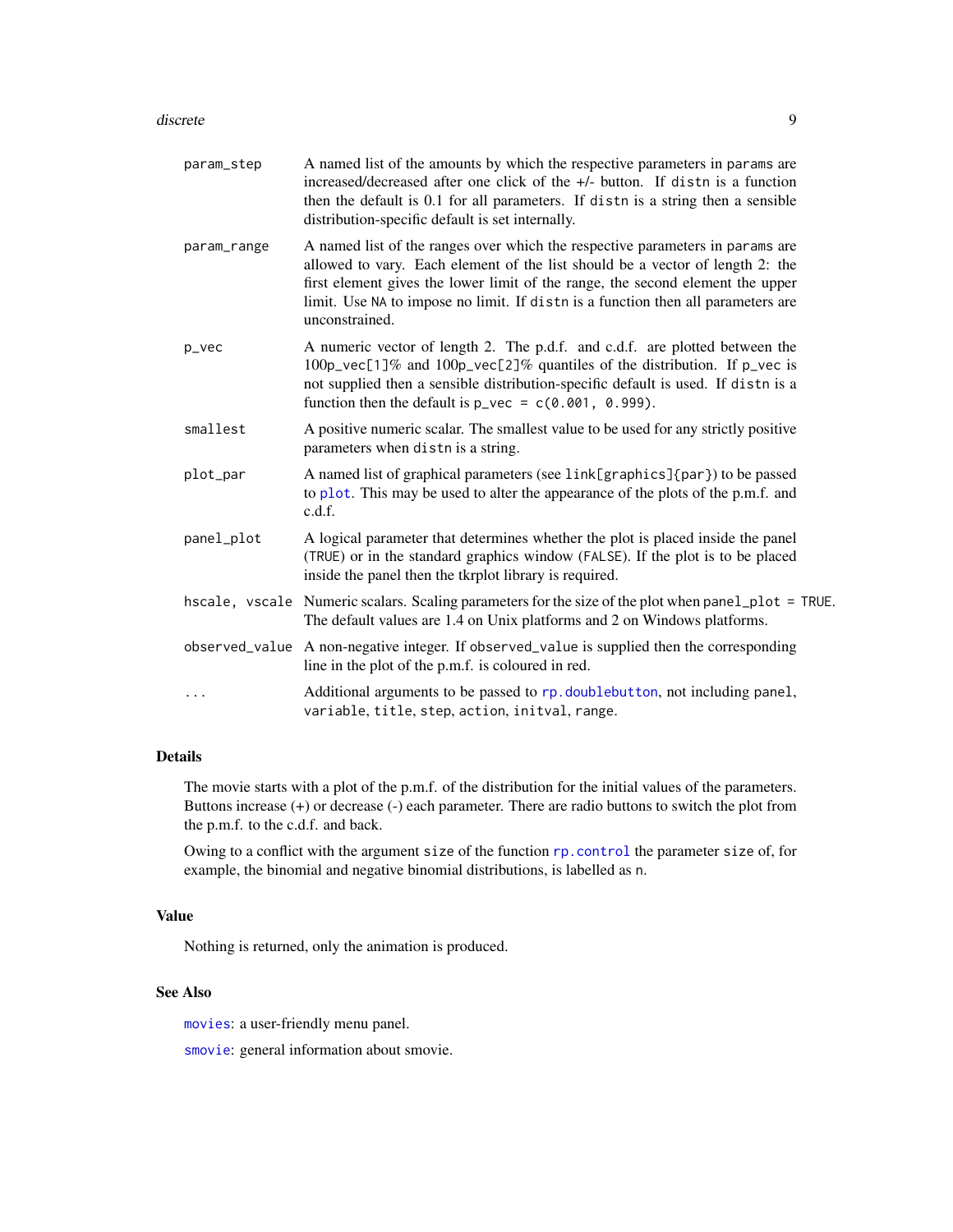# Examples

```
# Binomial example
discrete()
# The same example, but using a user-supplied function and setting manually
# the initial parameters, parameter step size and range
discrete(distn = dbinom, params = list(size = 10, prob = 0.5),
         param\_step = list(size = 1),param_range = list(size = c(1, NA), prob = c(0, 1)))
# Poisson distribution. Show the use of var_support
discrete(distn = "poisson", var_support = 0:20)
```
<span id="page-9-1"></span>ett *Extremal Types Theorem (ETT)*

# Description

A movie to illustrate the extremal types theorem, that is, convergence of the distribution of the maximum of a random sample of size  $n$  from certain distributions to a member of the Generalized Extreme Value (GEV) family, as n tends to infinity. Samples of size  $n$  are simulated repeatedly from the chosen distribution. The distributions (simulated empirical and true) of the sample maxima are compared to the relevant GEV limit.

# Usage

```
ett(n = 20, distn, params = list(), panel.plot = TRUE, hscale = NA,vscale = hscale, n\_add = 1, delta_n = 1, arrow = TRUE,leg\_cex = 1.25, ...
```

| n     | An integer scalar. The size of the samples drawn from the distribution chosen<br>using disth. n must be no smaller than 2.                                                                                                                                                                           |
|-------|------------------------------------------------------------------------------------------------------------------------------------------------------------------------------------------------------------------------------------------------------------------------------------------------------|
| distn | A character scalar specifying the distribution from which observations are sam-<br>pled. Distributions "beta", "cauchy", "chisq", "chi-squared", "exponential",<br>"f", "gamma", "gp", lognormal, log-normal, "ngev", "normal", "t", "uniform"<br>and "we ibull" are recognised, case being ignored. |
|       | If distn is not supplied then distn $=$ "exponential" is used.                                                                                                                                                                                                                                       |
|       | The "gp" case uses the gp distributional functions in the revelogyes package.                                                                                                                                                                                                                        |
|       | The "ngev" case is a negated GEV( $1/\xi$ , 1, $\xi$ ) distribution, for $\xi > 0$ , and uses<br>the gev distributional functions in the revoltages package. If $\xi = 1$ then this<br>coincides with Example 1.7.5 in Leadbetter, Lindgren and Rootzen (1983).                                      |
|       | The other cases use the distributional functions in the stats-package. If distn = "gamma"<br>then the (shape, rate) parameterisation is used. If scale is supplied via<br>params then rate is inferred from this. If distn = "beta" then $ncp$ is forced                                             |
|       | to be zero.                                                                                                                                                                                                                                                                                          |

<span id="page-9-0"></span>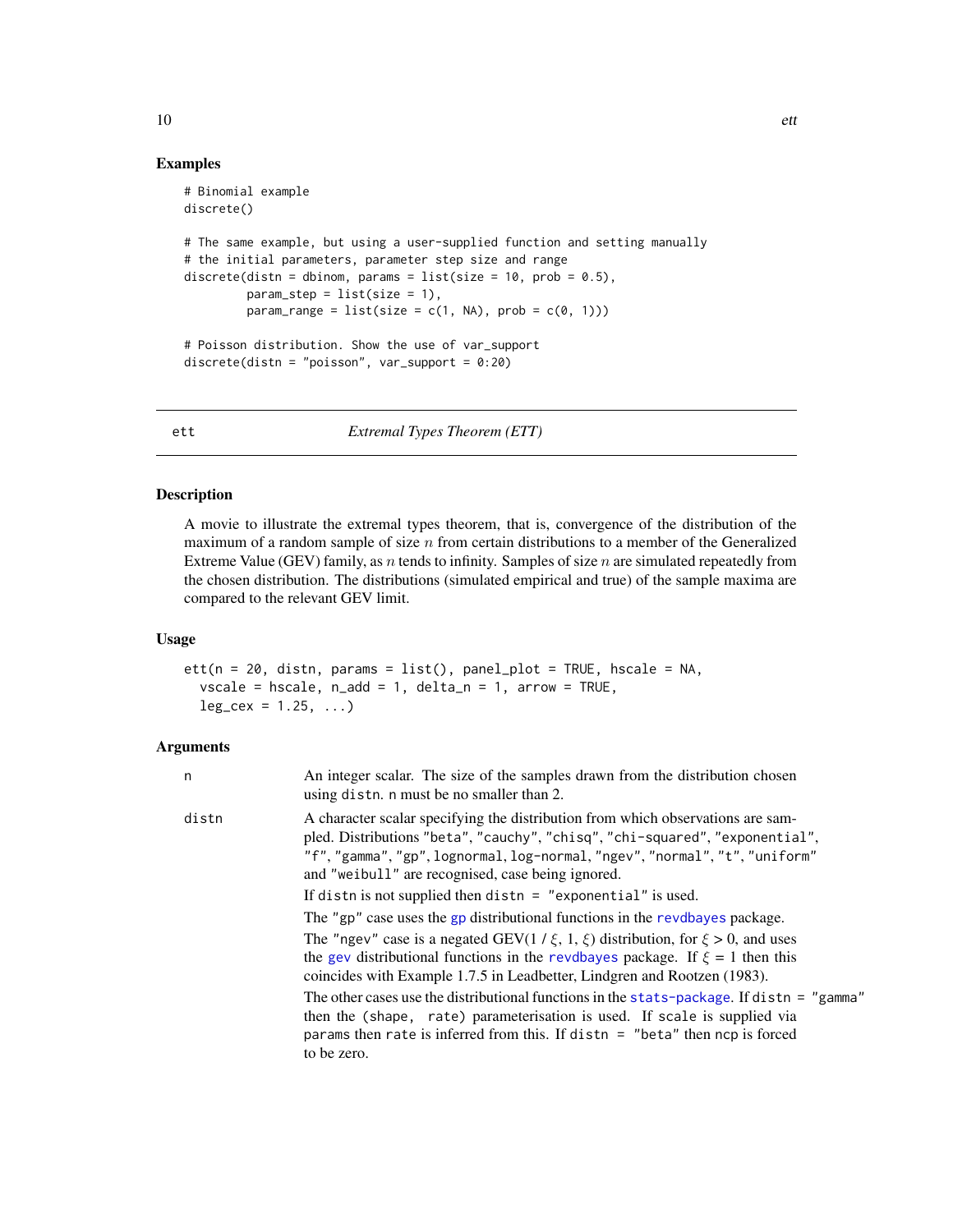<span id="page-10-0"></span>

| params     | A named list of additional arguments to be passed to the density function associ-<br>ated with distribution distn. The (shape, rate) parameterisation is used for<br>the gamma distribution (see GammaDist) even if the value of the scale parame-<br>ter is set using params.                                                           |
|------------|------------------------------------------------------------------------------------------------------------------------------------------------------------------------------------------------------------------------------------------------------------------------------------------------------------------------------------------|
|            | If a parameter value is not supplied then the default values in the relevant distri-<br>butional function set using distn are used, except for "beta" (shape1 = 2, shape2 = 2),<br>"chisq" (df = 4), "f" (df1 = 4, df2 = 8), "ngev" (shape = 0.2). "gamma"<br>(shape = 2, "gp" (shape = $0.1$ ), "t" (df = 4) and "weibull" (shape = 2). |
| panel_plot | A logical parameter that determines whether the plot is placed inside the panel<br>(TRUE) or in the standard graphics window (FALSE). If the plot is to be placed<br>inside the panel then the tkrplot library is required.                                                                                                              |
|            | hscale, vscale Numeric scalars. Scaling parameters for the size of the plot when panel_plot = TRUE.<br>The default values are 1.4 on Unix platforms and 2 on Windows platforms.                                                                                                                                                          |
| n_add      | An integer scalar. The number of simulated datasets to add to each new frame<br>of the movie.                                                                                                                                                                                                                                            |
| delta_n    | A numeric scalar. The amount by which n is increased (or decreased) after one<br>click of the $+$ (or $-$ ) button in the parameter window.                                                                                                                                                                                              |
| arrow      | A logical scalar. Should an arrow be included to show the simulated sample<br>maximum from the top plot being placed into the bottom plot?                                                                                                                                                                                               |
| leg_cex    | The argument cex to legend. Allows the size of the legend to be controlled<br>manually.                                                                                                                                                                                                                                                  |
| .          | Additional arguments to the rpanel functions rp. button and rp. doublebutton,<br>not including panel, variable, title, step, action, initval, range.                                                                                                                                                                                     |
|            |                                                                                                                                                                                                                                                                                                                                          |

# Details

Loosely speaking, a consequence of the [Extremal Types Theorem](https://en.wikipedia.org/wiki/Extreme_value_theory#Univariate_theory) is that, in many situations, the maximum of a *large number* n of independent random variables has *approximately* a  $GEV(\mu, \sigma, \xi)$ distribution, where  $\mu$  is a location parameter,  $\sigma$  is a scale parameter and  $\xi$  is a shape parameter. See Coles (2001) for an introductory account and Leadbetter et al (1983) for greater detail and more examples. The Extremal Types Theorem is an asymptotic result that considers the possible limiting distribution of linearly normalised maxima as  $n$  tends to infinity. This movie considers examples where this limiting result holds and illustrates graphically the closeness of the limiting approximation provided by the relevant GEV limit to the true finite- $n$  distribution.

Samples of size n are repeatedly simulated from the distribution chosen using distn. These samples are summarized using a histogram that appears at the top of the movie screen. For each sample the maximum of these n values is calculated, stored and added to another plot, situated below the first plot. A [rug](#page-0-0) is added to a histograms provided that it contains no more than 1000 points. This plot is either a histogram or an empirical c.d.f., chosen using a radio button.

The probability density function (p.d.f.) of the original variables is superimposed on the top histogram. There is a checkbox to add to the bottom plot the exact p.d.f./c.d.f. of the sample maxima and an approximate (large n) GEV p.d.f./c.d.f. implied by the ETT. The GEV shape parameter  $\xi$ that applies in the limiting case is used. The GEV location  $\mu$  and scale  $\sigma$  are set based on constants used to normalise the maxima to achieve the GEV limit. Specifically,  $\mu$  is set at the 100(1-1/n)% quantile of the distribution distn and  $\sigma$  at  $(1/n) / f(\mu)$ , where f is the density function of the distribution distn.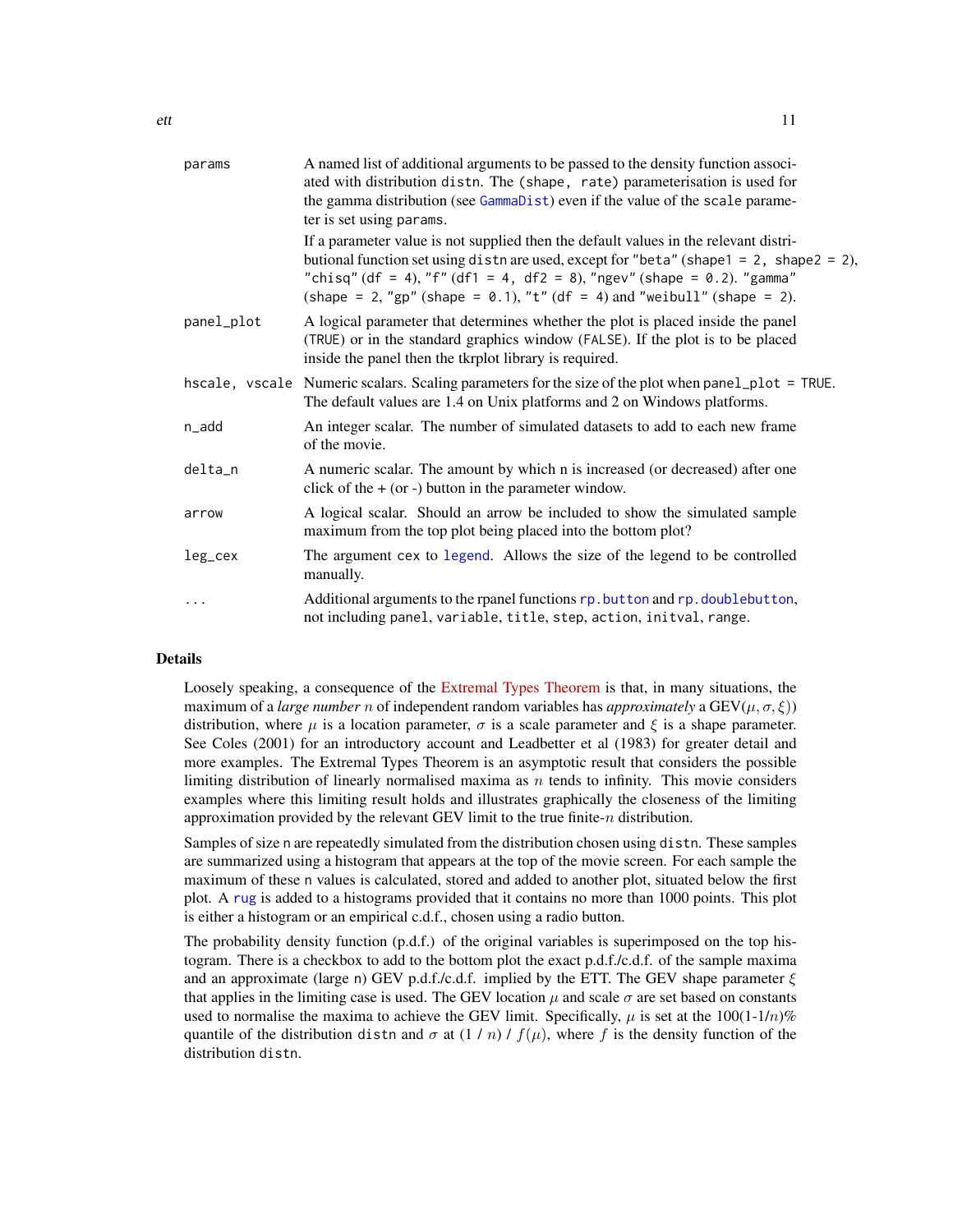<span id="page-11-0"></span>Once it starts, four aspects of this movie are controlled by the user.

- There are buttons to increase (+) or decrease (-) the sample size, that is, the number of values over which a maximum is calculated.
- Each time the button labelled "simulate another n\_add samples of size n" is clicked n\_add new samples are simulated and their sample maxima are added to the bottom histogram.
- There is a button to switch the bottom plot from displaying a histogram of the simulated maxima, the exact p.d.f. and the limiting GEV p.d.f. to the empirical c.d.f. of the simulated data, the exact c.d.f. and the limiting GEV c.d.f.
- There is a box that can be used to display only the bottom plot. This option is selected automatically if the sample size  $n$  exceeds 100000.
- There is a box that can be used to display only the bottom plot. This option is selected automatically if the sample size  $n$  exceeds 100000.

For further detail about the examples specified by distn see Chapter 1 of Leadbetter et al. (1983) and Chapter 3 of Coles (2001). In many of these examples ("exponential", "normal", "gamma", "lognormal", "chi-s the limiting GEV distribution has a shape parameter that is equal to 0. In the "uniform" case the limiting shape parameter is -1 and in the "beta" case it is -1 / shape2, where shape2 is the second parameter of the [Beta](#page-0-0) distribution. In the other cases the limiting shape parameter is positive, with respective values shape ("gp", see [gp](#page-0-0)), 1 / df ("t", see [TDist](#page-0-0)), 1 ("cauchy", see [Cauchy](#page-0-0)), 2 / df2 ("f", see [FDist](#page-0-0)).

#### Value

Nothing is returned, only the animation is produced.

# References

Coles, S. G. (2001) *An Introduction to Statistical Modeling of Extreme Values*, Springer-Verlag, London. [http://dx.doi.org/10.1007/978-1-4471-3675-0\\_3](http://dx.doi.org/10.1007/978-1-4471-3675-0_3)

Leadbetter, M., Lindgren, G. and Rootzen, H. (1983) *Extremes and Related Properties of Random Sequences and Processes.* Springer-Verlag, New York. <http://dx.doi.org/10.1007/978-1-4612-5449-2>

# See Also

[movies](#page-14-1): a user-friendly menu panel.

[smovie](#page-17-1): general information about smovie.

# Examples

```
# Exponential data: xi = 0
ett()
# Uniform data: xi =-1
ett(distn = "uniform")
# Student t data: xi = 1 / df
ett(distn = "t", params = list(df = 5))
```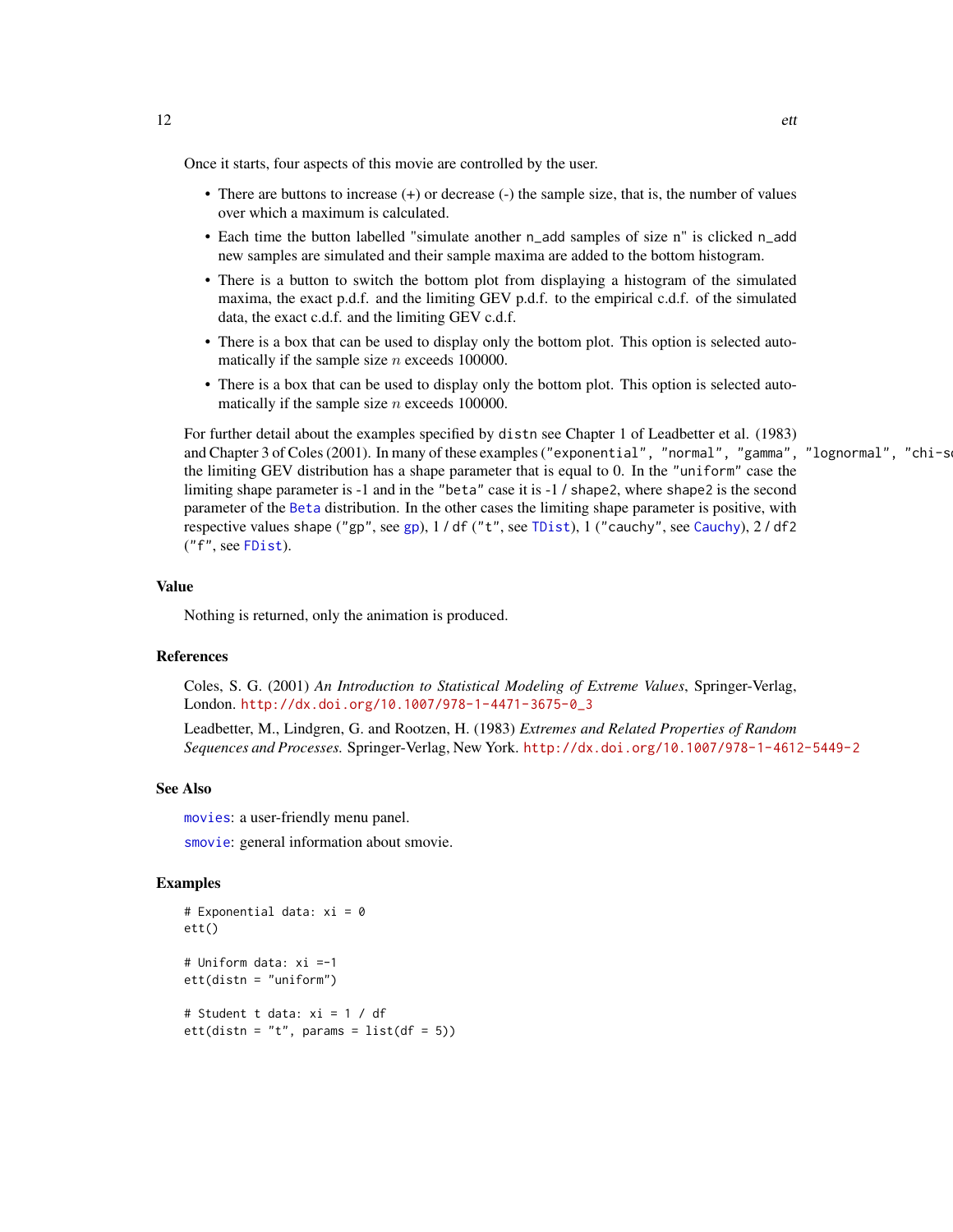<span id="page-12-0"></span>

# Description

Density, distribution function, quantile function and random generator for the distribution of Fisher's transformation of Pearson's product moment correlation, based on a random sample from a bivariate normal distribution

# Usage

|  |  | $dFPearson(x, N, rho = 0, log = FALSE)$                       |  |  |
|--|--|---------------------------------------------------------------|--|--|
|  |  | pFPearson(q, N, rho = 0, lower.tail = TRUE, log.p = FALSE)    |  |  |
|  |  | qFPearson(p, N, rho = 0, lower.tail = TRUE, log.p = FALSE)    |  |  |
|  |  | $r$ FPearson(n, N, rho = 0, lower.tail = TRUE, log.p = FALSE) |  |  |

# **Arguments**

| x, q       | Numeric vectors of quantiles.                                                                                                          |
|------------|----------------------------------------------------------------------------------------------------------------------------------------|
| N          | Numeric vector. Number of observations, $(N > 3)$ .                                                                                    |
| rho        | Numeric vector. Population correlations, $(-1 <$ rho $< 1$ ).                                                                          |
| log, log.p | A logical scalar; if TRUE, probabilities $p$ are given as $log(p)$ .                                                                   |
| lower.tail | A logical scalar. If TRUE (default), probabilities are $P[X \le x]$ , otherwise, $P[X]$<br>$> x$ .                                     |
| p          | A numeric vector of probabilities in $[0,1]$ .                                                                                         |
| n          | Numeric scalar. The number of observations to be simulated. If $length(n) > 1$<br>then $length(n)$ is taken to be the number required. |

#### References

Fisher, R. A. (1915). Frequency distribution of the values of the correlation coefficient in samples of an indefinitely large population. *Biometrika*, 10(4), 507-521. [http://dx.doi.org/10.2307/](http://dx.doi.org/10.2307/2331838) [2331838](http://dx.doi.org/10.2307/2331838)

Fisher, R. A. (1921). On the "probable error" of a coefficient of correlation deduced from a small sample. *Metron*, 1, 3-32. [https://digital.library.adelaide.edu.au/dspace/bitstream/](https://digital.library.adelaide.edu.au/dspace/bitstream/2440/15169/1/14.pdf) [2440/15169/1/14.pdf](https://digital.library.adelaide.edu.au/dspace/bitstream/2440/15169/1/14.pdf)

# See Also

[Pearson](#page-0-0) in the SuppDists package for dpqr functions for the untransformed Pearson produce moment correlation coefficient.

[correlation](#page-5-1): correlation sampling distribution movie.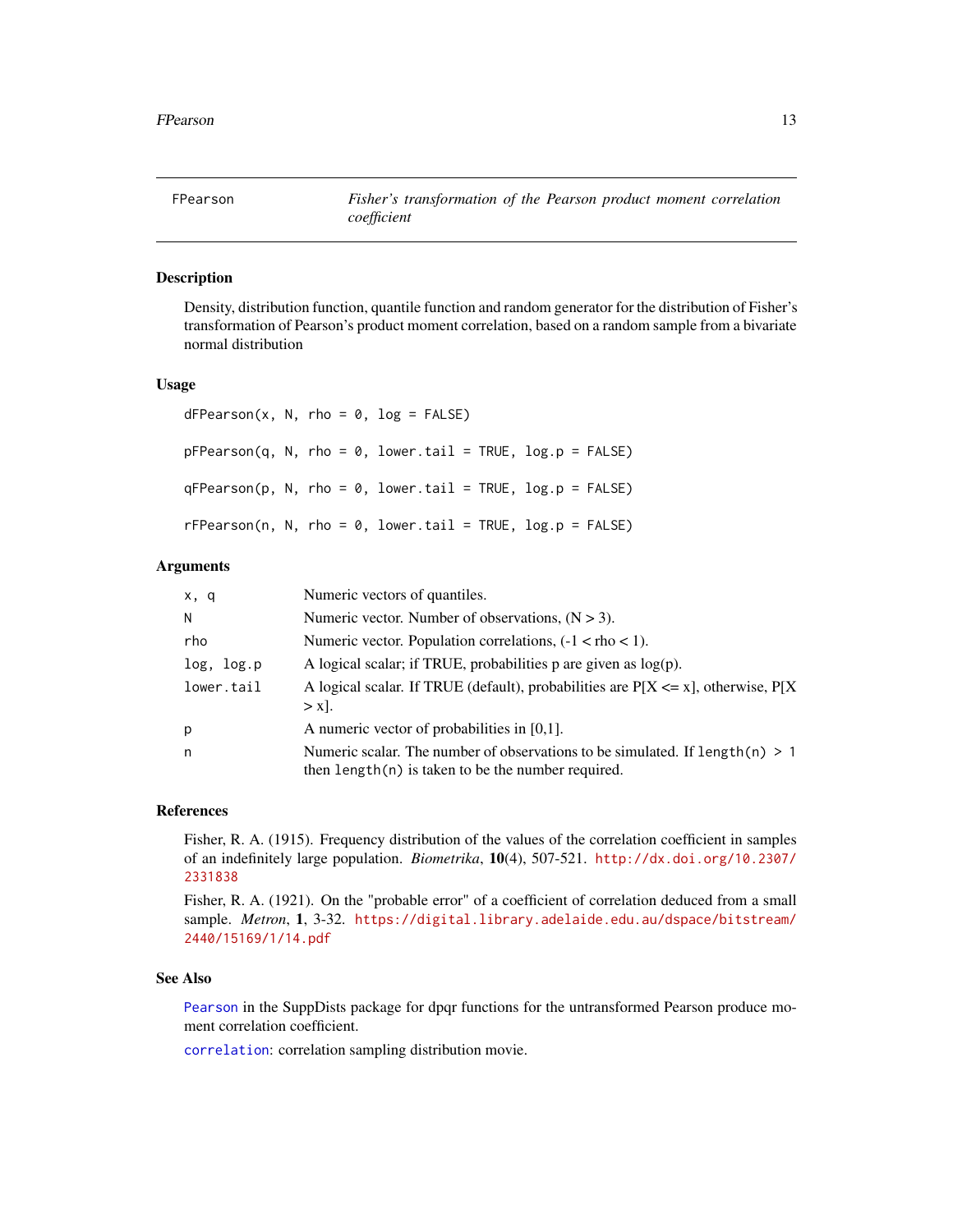# Examples

```
dFPearson(-1:1, N = 10)dFPearson(0, N = 11:20)pFPearson(0.5, N = 10)pFPearson(0.5, N = 10, rho = c(0, 0.3))
qFPearson((1:9)/10, N = 10, rho = 0.2)qFPearson(0.5, N = c(10, 20), rho = c(0, 0.3))rFPearson(6, N = 10, rho = 0.6)
```
<span id="page-13-1"></span>

lev\_inf *Leverage and influence in simple linear regression movie*

# Description

A movie to examine the influence of a single outlying observation on a least squares regression line.

## Usage

```
lev_inf(association = c("positive", "negative", "none"), n = 25,
 panel_plot = TRUE, hscale = NA, vscale = hscale)
```
# Arguments

| association | A character scalar. Determines the type of association between (not-outlying)<br>observations: "positive" for positive linear association; "negative" negative lin-<br>ear association; "none" for no association.          |
|-------------|-----------------------------------------------------------------------------------------------------------------------------------------------------------------------------------------------------------------------------|
| n           | An integer scalar. The size of the sample of (non-outlying) observations.                                                                                                                                                   |
| panel_plot  | A logical parameter that determines whether the plot is placed inside the panel<br>(TRUE) or in the standard graphics window (FALSE). If the plot is to be placed<br>inside the panel then the tkrplot library is required. |
|             | hscale, vscale Numeric scalars. Scaling parameters for the size of the plot when panel_plot = TRUE.<br>The default values are 1.4 on Unix platforms and 2 on Windows platforms.                                             |

#### Details

n pairs of observations are simulated with the property that the mean of response variable  $y$  is a linear function of the values of the explanatory variable  $x$ . These pairs of observations are plotted using filled black circles. An extra observation is plotted using a filled red circle. Initially this observation is placed in the middle of the plot.

Superimposed on the plot are two least squares regression lines: one based on all the data ('with observation') and one in which the 'red' observation has been removed ('without observation'. Initially these lines coincide.

<span id="page-13-0"></span>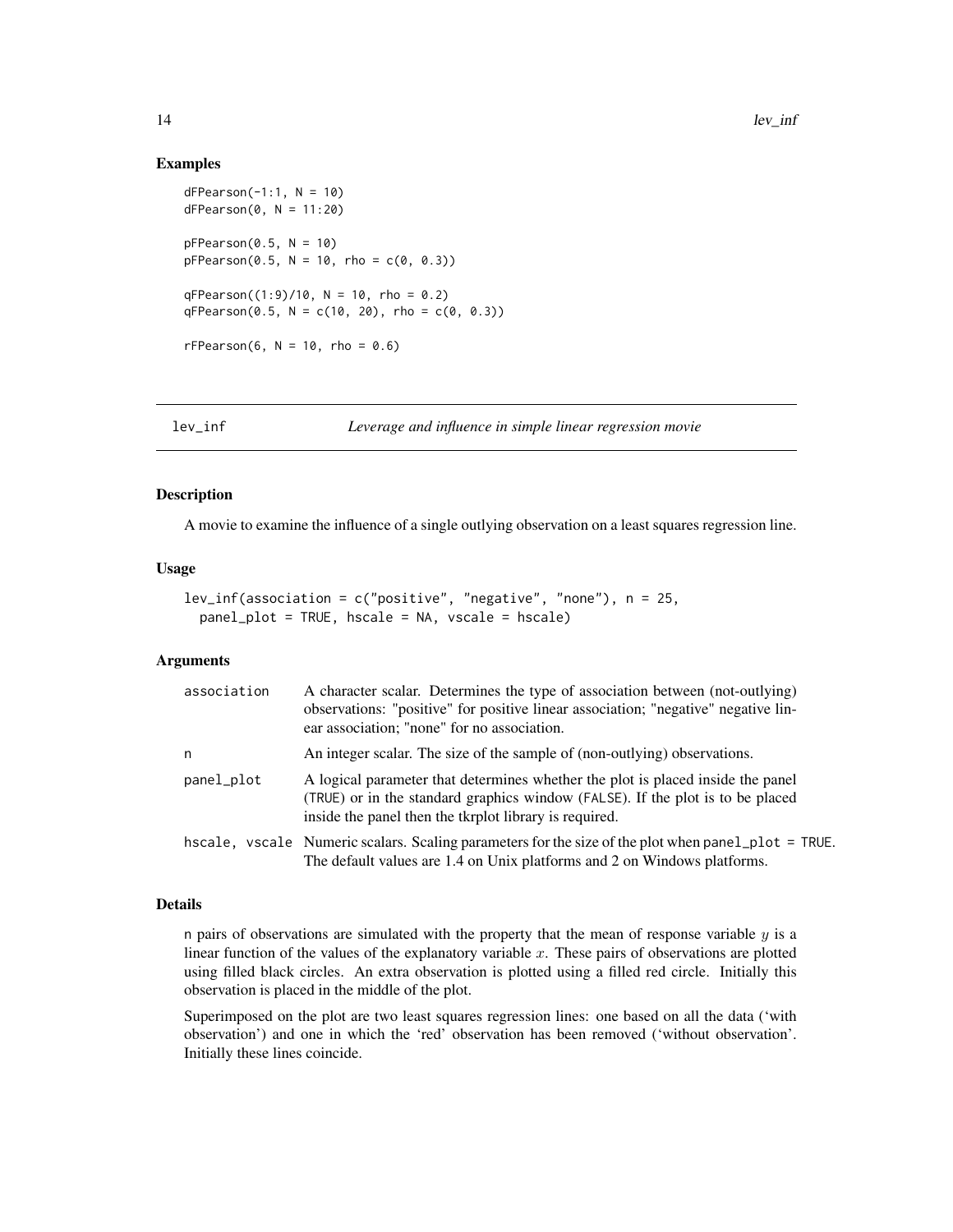#### <span id="page-14-0"></span>movies and the state of the state of the state of the state of the state of the state of the state of the state of the state of the state of the state of the state of the state of the state of the state of the state of the

The location of the 'red' observation can be changed using the +/- buttons so that the effect of the position of this observation on the 'with observation' line can be seen.

We see that if the red observation is outlying, that is, it is far from the least squares line fitted to the other observations, then its **influence** on the least squares regression line depends on its x-coordinate. If its x-coordinate is much larger or smaller than the x-coordinate of the other observations (high leverage) then the influence is higher than if it has a similar x-coordinate to the other observations (low leverage). An observation with high leverage does not necessarily have high influence: if its y-coordinate falls very close to the regression line fitted to the other observations then its influence will be low.

# Value

Nothing is returned, only the animation is produced.

# See Also

[movies](#page-14-1): a user-friendly menu panel.

[smovie](#page-17-1): general information about smovie.

# Examples

```
# Positive association
lev_inf()
# No association
lev_inf(association = "none")
```
<span id="page-14-1"></span>

movies *Main menu for smovie movies*

# Description

Uses the template [rp.cartoons](#page-0-0) function to produce a menu panel from which any of the movies in [smovie](#page-17-1) package can be launched. For greater control of an individual example call the relevant function directly.

#### Usage

```
movies(fixed_range = TRUE, hscale = NA, vscale = hscale)
```
#### Arguments

fixed\_range A logical scalar. Only relevant to the Discrete and Continuous menus. If TRUE then in the call to [discrete](#page-7-1) or [continuous](#page-3-1) the argument var\_support (discrete) or var\_range (continuous) is set so that the values on the horizontal axes are fixed at values that enable the movie to show the effects of changing the parameters of the distribution, at least locally to the default initial values for the parameters. For greater control call [discrete](#page-7-1) or [continuous](#page-3-1) directly.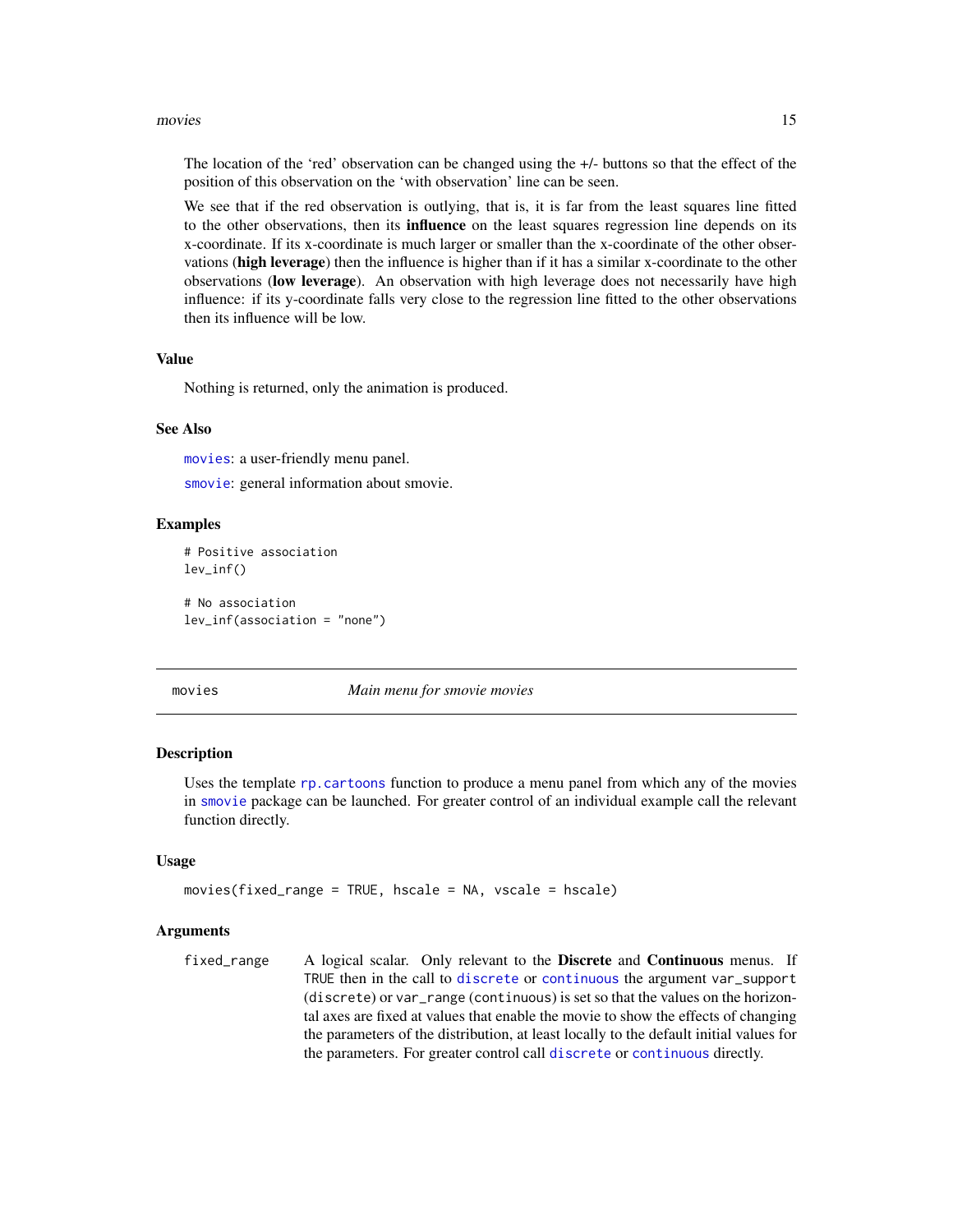<span id="page-15-0"></span>hscale, vscale Numeric scalars. Scaling parameters for the size of the plot when panel\_plot = TRUE. The default values are 1.4 on Unix platforms and 2 on Windows platforms.

#### See Also

[discrete](#page-7-1), [continuous](#page-3-1), [clt](#page-1-1), [ett](#page-9-1), [correlation](#page-5-1), [lev\\_inf](#page-13-1), [wws](#page-18-1), [shypo](#page-15-1).

[smovie](#page-17-1): general information about smovie.

# Examples

movies()

<span id="page-15-1"></span>

shypo *Testing simple hypotheses*

# Description

A movie to illustrate statistical concepts involved in the testing of one simple hypothesis against another. The example used is a random sample from a normal distribution whose variance is assumed to be known. The simple hypotheses relate to the value of the mean  $\mu$ .

# Usage

```
shypo(mu0 = 0, sd = 6, eff = sd, n = 10, a = mu0 + eff/2,
  target_alpha = 0.05, target_beta = 0.1, panel_plot = TRUE,
  hscale = NA, vscale = hscale, delta_n = 1, delta_a = sd/(10 \starsqrt(n), delta_eff = sd, delta_mu0 = 1, delta_sd = 1)
```

| mu0          | A numeric scalar. The value of $\mu$ under the null hypothesis H0 with which to<br>start the movie.                                                                                                                                      |
|--------------|------------------------------------------------------------------------------------------------------------------------------------------------------------------------------------------------------------------------------------------|
| sd           | A positive numeric scalar. The (common) standard deviation $\sigma$ of the normal<br>distributions of the data under the two hypotheses.                                                                                                 |
| eff          | A numeric scalar. The <i>effect size</i> . The amount by which the value of $\mu$ under the<br>alternative hypothesis is greater than the value muo under the null hypothesis.<br>That is, $mu1 = eff + mu0$ . eff must be non-negative. |
| n            | A positive integer scalar. The sample size with which to start the movie.                                                                                                                                                                |
| a            | A numeric scalar. The critical value of the test with which to start the movie.<br>HO is rejected if the sample mean is greater than a.                                                                                                  |
| target_alpha | A numeric scalar in $(0,1)$ . The target value of the type I error to be achieved by<br>setting a and/or n if the user asks for this using a radio button.                                                                               |
| target_beta  | A numeric scalar in $(0,1)$ . The target value of the type II error to be achieved by<br>setting a and/or n if the user asks for this using a radio button.                                                                              |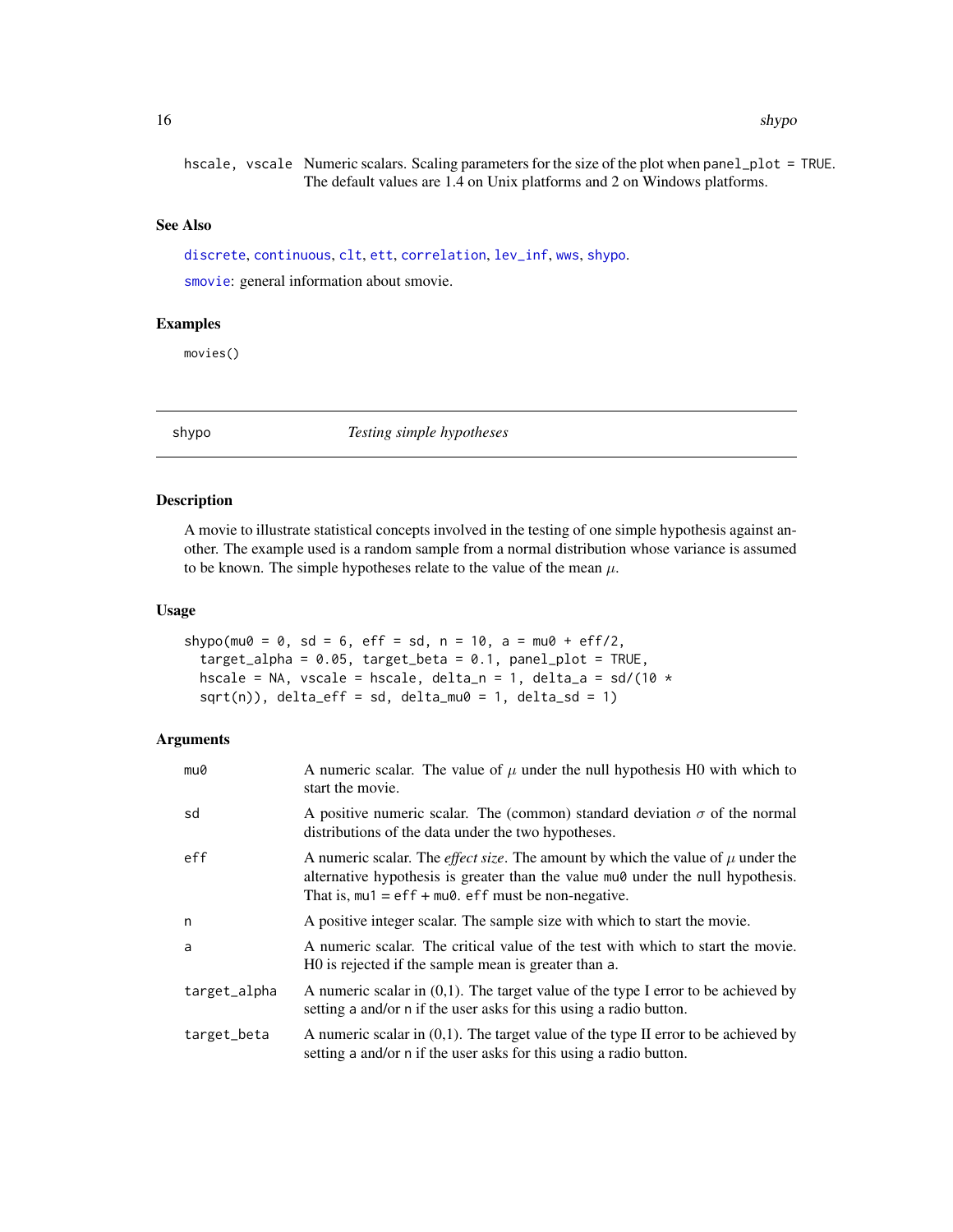#### <span id="page-16-0"></span>shypo 17

| panel_plot | A logical parameter that determines whether the plot is placed inside the panel<br>(TRUE) or in the standard graphics window (FALSE). If the plot is to be placed<br>inside the panel then the tkrplot library is required. |
|------------|-----------------------------------------------------------------------------------------------------------------------------------------------------------------------------------------------------------------------------|
|            | hscale, vscale Numeric scalars. Scaling parameters for the size of the plot when panel_plot = TRUE.<br>The default values are 1.4 on Unix platforms and 2 on Windows platforms.                                             |
|            | delta_mu0, delta_eff, delta_a, delta_n, delta_sd                                                                                                                                                                            |
|            | Numeric scalars. The respective amounts by which the values of $mu0$ , eff, a, n<br>and sd are increased (or decreased) after one click of the $+$ (or -) button in the<br>parameter window.                                |

# Details

The movie is based on two plots.

The top plot shows the (normal) probability density functions of the sample mean under the null hypothesis H0 (mean mu0) and the alternative hypothesis H1 (mean mu1, where mu1 > mu0), with the values of mu0 and mu1 indicated by vertical dashed lines. H0 is rejected if the sample mean exceeds the critical value a, which is indicated by a vertical black line.

The bottom plot shows how the probabilities of making a type I or type II error (alpha and beta respectively) depend on the value of a, by plotting these probabilities against a.

A parameter window enables the user to change the values of n, a,  $mu0$ , eff =  $mu1$  -  $mu0$  or sd by clicking the +/- buttons.

Radio buttons can be used either to:

- set a to achieve the target type I error probability target\_alpha, based on the current value of n;
- set a and (integer) n to achieve (or better) the respective target type I and type II error probabilities of target\_alpha and target\_beta, based on the current value of n.

# Value

Nothing is returned, only the animation is produced.

# See Also

[movies](#page-14-1): a user-friendly menu panel.

[smovie](#page-17-1): general information about smovie.

# Examples

```
# 1. Change a (for fixed n) to achieve alpha = 0.05
# 2. Change a and n to achieve alpha \leq 0.05 and beta \leq 0.1
shypo(mu0 = 0, eff = 5, n = 16, a = 2.3, delta_a = 0.01)
```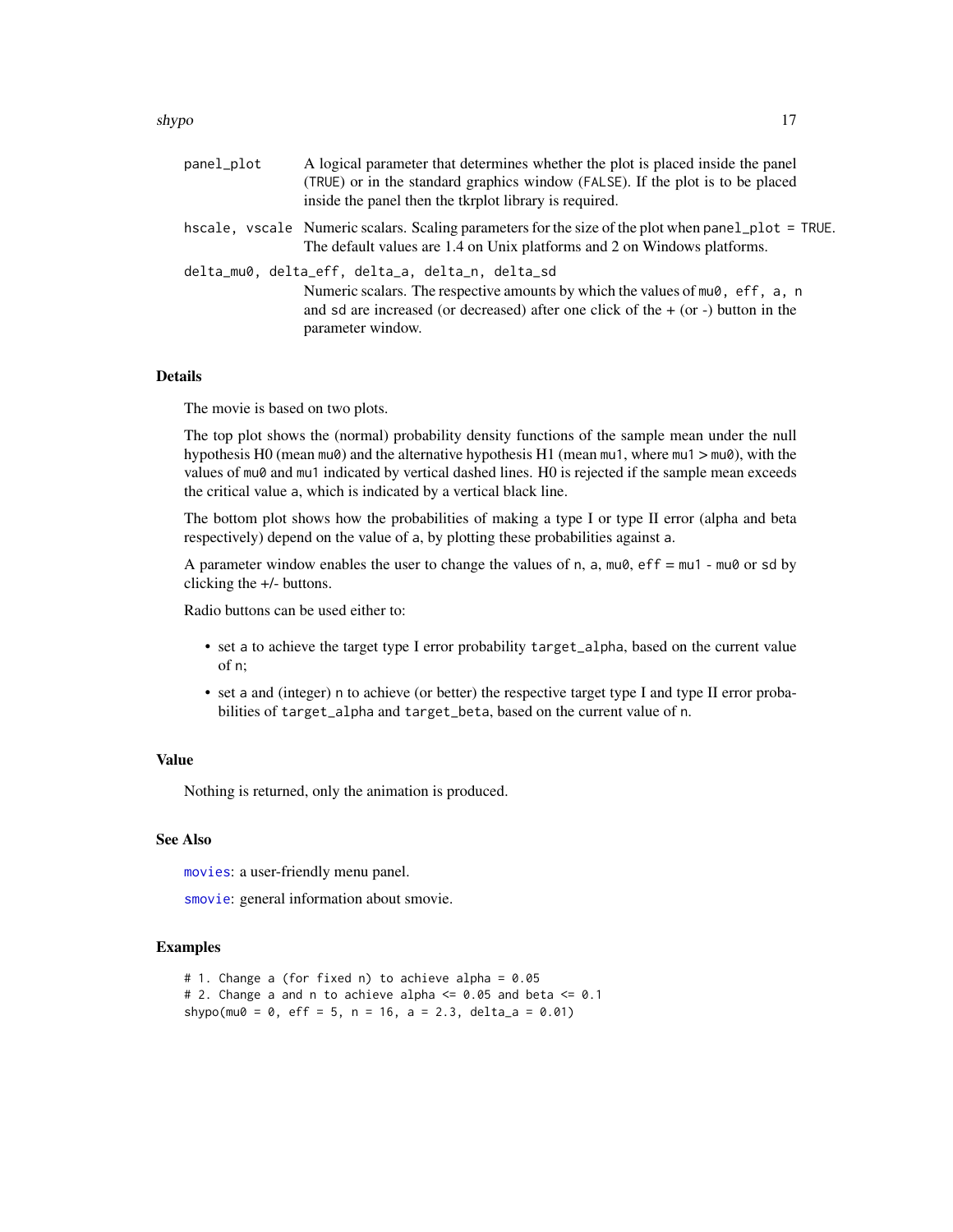# <span id="page-17-1"></span><span id="page-17-0"></span>Description

These movies are animations used to illustrate key statistical ideas. They are produced using the [rpanel-package](#page-0-0), which has [BWidget](https://sourceforge.net/projects/tcllib/files/BWidget/) as a system requirement. BWidget is included in the R installers for Windows and macOS. For other platforms please see [Section 1.1.7 of Writing R Ex](https://cran.r-project.org/doc/manuals/r-devel/R-exts.html#Non_002dR-scripts-in-packages)[tensions](https://cran.r-project.org/doc/manuals/r-devel/R-exts.html#Non_002dR-scripts-in-packages) for installation advice.

# Details

When one of these functions is called R opens up a small *parameter window* containing clickable buttons that can be used to change parameters underlying the plot. For the effects of these buttons see the documentation of the individual functions.

See vignette("smovie-vignette", package = "smovie") for an overview of the package and the [user-friendly menu panel.](#page-14-1)

There are movies on the following topics.

# Probability distributions

- [Discrete distributions](#page-7-1)
- [Continuous distributions](#page-3-1)

#### Sampling distributions

- [Central Limit Theorem: sampling distribution of a sample mean](#page-1-1)
- [Extremal Types Theorem: sampling distribution of a sample maximum](#page-9-1)
- [Pearson product moment correlation coefficient](#page-5-1)

#### Regression

• [Leverage and influence in simple linear regression](#page-13-1)

# Hypothesis testing

- [Wald, Wilks and Score tests](#page-18-1)
- [Testing simple hypotheses](#page-15-1)

# References

Bowman, A., Crawford, E., Alexander, G. and Bowman, R. W. (2007). rpanel: Simple Interactive Controls for R Functions Using the tcltk Package. *Journal of Statistical Software*, 17(9), 1-18. <http://www.jstatsoft.org/v17/i09/>.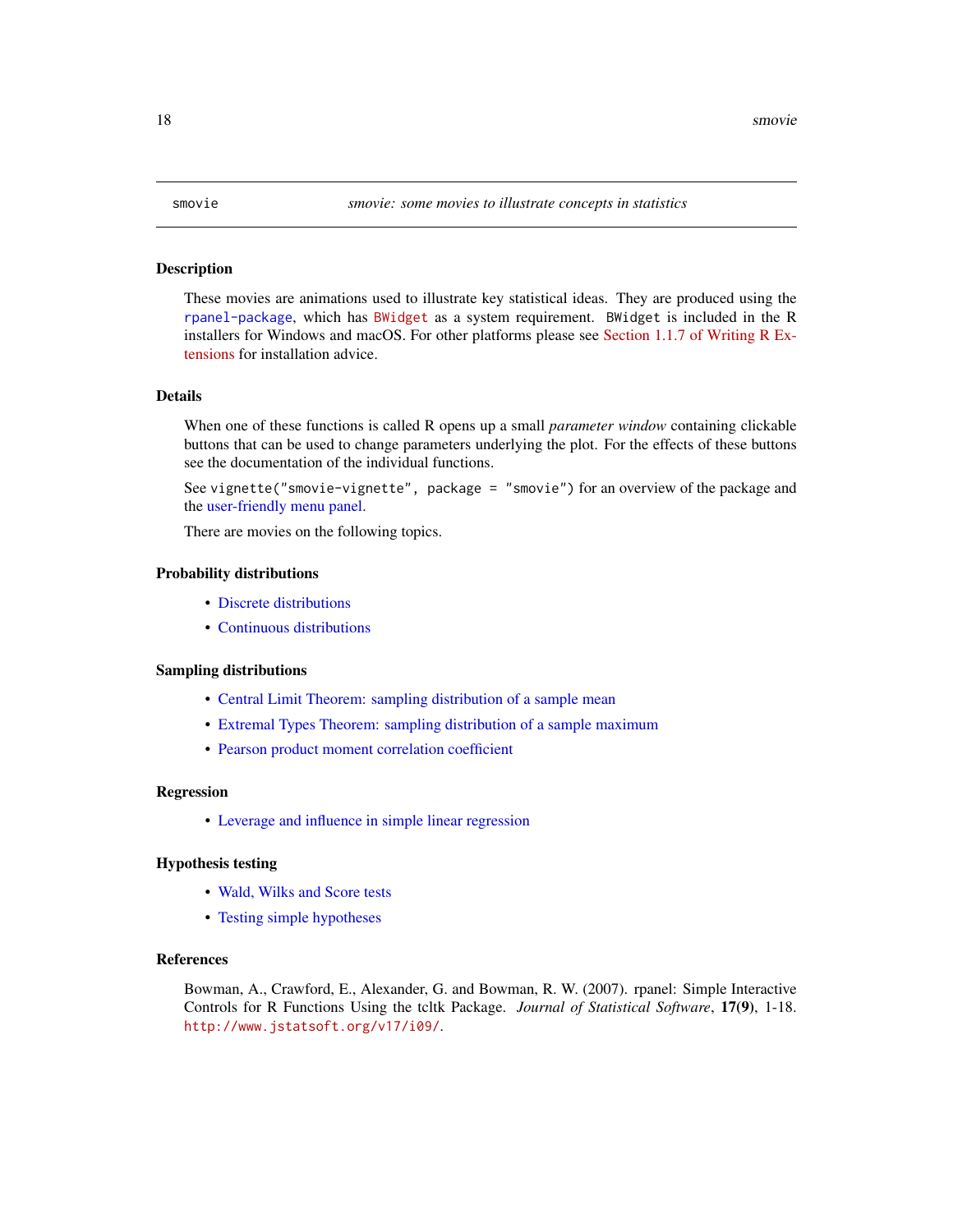# Description

A movie to illustrate the nature of the Wald, Wilks and score likelihood-based test statistics, for a model with a scalar unknown parameter  $\theta$ . The user can change the value of the parameter under a simple null hypothesis and observe the effect on the test statistics and (approximate) p-values associated with the tests of this hypothesis against the general alternative. The user can specify their own log-likelihood or use one of two in-built examples.

# Usage

```
wws(model = c("norm", "binom"); theta_range = NULL, mult = 3,
  theta0 = if (!is.null(theta_range)) sum(c(0.25, 0.75) * theta_range) else
 NULL, panel_plot = TRUE, hscale = NA, vscale = hscale,
 delta_theta0 = if (!is.null(theta_range)) abs(diff(theta_range))/20 else
 NULL, theta_mle = NULL, loglik = NULL, alg_score = NULL,
 alg\_obs\_info = NULL, digits = 3, ...)
```
# Arguments

| model       | A character scalar. Name of the the distribution on which one of two in-built<br>examples are based.                                                                                                                                                 |
|-------------|------------------------------------------------------------------------------------------------------------------------------------------------------------------------------------------------------------------------------------------------------|
|             | If model $=$ "norm" then the setting is a random sample of size n from a normal<br>distribution with unknown mean $mu = \theta$ and known standard deviation sigma.                                                                                  |
|             | If model $=$ "binom" then the setting is a random sample from a Bernoulli<br>distribution with unknown success probability $\theta$ .                                                                                                                |
|             | The behaviour of these examples can be controlled using arguments supplied<br>via  In particular, the data can be supplied using data. If model $=$ "norm"<br>then n, mu, and sigma can also be chosen. The default cases for these examples<br>are: |
|             | • model = "norm": $n = 10$ , $mu = 0$ , sigma = 1 and data contains a sample<br>of a sample of size n simulated, using Normal, from a normal distribution<br>with mean mu and standard deviation sigma.                                              |
|             | • model = "binom": data = $c(7, 13)$ , that is, 7 successes and 13 failures<br>observed in 20 trials. For the purposes of this movie there must be at least<br>one success and at least one failure.                                                 |
| theta_range | A numeric vector of length 2. The range of values of $\theta$ over which to plot the<br>log-likelihood. If theta_range is not supplied then the argument mult is used<br>to set the range automatically.                                             |
| mult        | A positive numeric scalar. If the ta_range is not supplied then an interval of<br>width $2x$ mult standard errors centred on the ta_mle is used. If model = "binom"<br>then the ta_range is truncated to $(0,1)$ if necessary.                       |
| theta0      | A numeric scalar. The value of $\theta$ under the null hypothesis to use at the start of<br>the movie.                                                                                                                                               |

<span id="page-18-1"></span><span id="page-18-0"></span> $wws$  19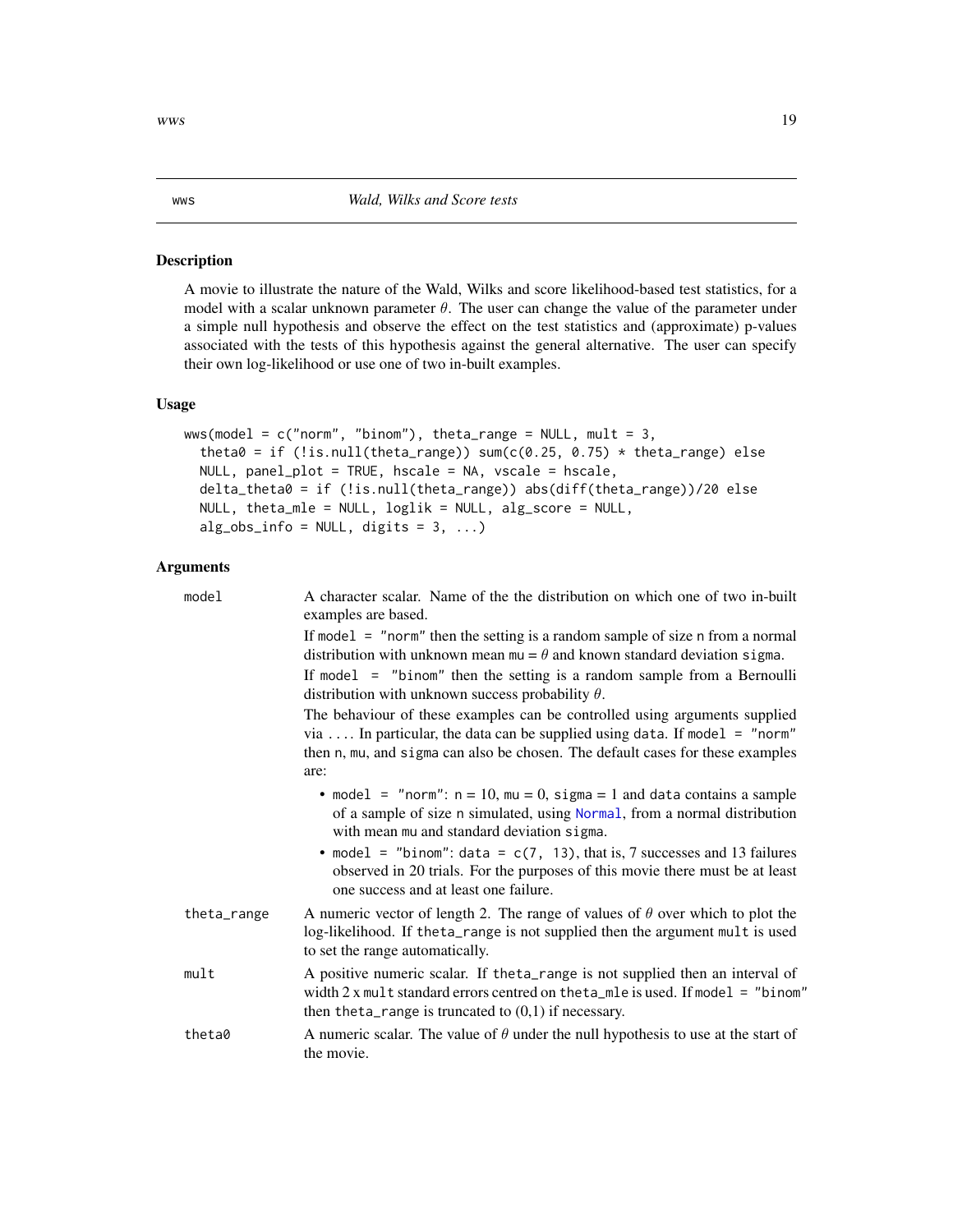<span id="page-19-0"></span>

| panel_plot   | A logical parameter that determines whether the plot is placed inside the panel<br>(TRUE) or in the standard graphics window (FALSE). If the plot is to be placed<br>inside the panel then the tkrplot library is required.                                    |
|--------------|----------------------------------------------------------------------------------------------------------------------------------------------------------------------------------------------------------------------------------------------------------------|
|              | hscale, vscale Numeric scalars. Scaling parameters for the size of the plot when panel_plot = TRUE.<br>The default values are 1.4 on Unix platforms and 2 on Windows platforms.                                                                                |
| delta_theta0 | A numeric scalar. The amount by which the value of the ta $\theta$ is increased (or<br>decreased) after one click of the $+$ (or -) button in the parameter window.                                                                                            |
| theta_mle    | A numeric scalar. The user may use this to supply the value of the maximum<br>likelihood estimate (MLE) of $\theta$ . Otherwise, optimis used to search for the MLE,<br>using theta0 as the initial value and theta_range as bounds within which to<br>search. |
| loglik       | An R function, vectorised with respect to its first argument, that returns the value<br>of the log-likelihood (up to an additive constant). The movie will not work if the<br>observed information is not finite at the maximum likelihood estimate.           |
| alg_score    | A R function that returns the score function, that is, the derivative of loglik<br>with respect to $\theta$ .                                                                                                                                                  |
| alg_obs_info | A R function that returns the observed information that is, the negated second<br>derivative of loglik with respect to $\theta$ .                                                                                                                              |
| digits       | An integer indicating the number of significant digits to be used in the displayed<br>values of the test statistics and p-values. See signif.                                                                                                                  |
| .            | Additional arguments to be passed to loglik, alg_score and alg_obs_info<br>if loglik is supplied, or to functions functions relating to the in-built examples<br>otherwise. See the description of model above for details.                                    |
|              |                                                                                                                                                                                                                                                                |

# Details

The [Wald,](https://en.wikipedia.org/wiki/Wald_test) [Wilks](https://en.wikipedia.org/wiki/Likelihood-ratio_test) (or likelihood ratio) and [Score](https://en.wikipedia.org/wiki/Score_test) tests are asymptotically equivalent tests of a simple hypothesis that a parameter of interest  $\theta$  is equal to a particular value  $\theta_0$ . The test statistics are all based on the log-likelihood  $l(\theta$  for  $\theta$  but they differ in the way that they measure the distance between the maximum likelihood estimate (MLE) of  $\theta$  and  $\theta_0$ . The Wilks statistic is the amount by which the log-likelihood evaluated  $\theta_0$  is smaller than the log-likelihood evaluated at the MLE. The Walk statistics is based on the absolute difference between the MLE and  $\theta_0$ . The score test is based on the gradient of the log-likelihood (the score function) at  $\theta_0$ . For details see Azzalini (1996).

This movie illustrates the differences between the test statistics for simple models with a single scalar parameter. In the (default) normal example the three test statistics coincide. This is not true in general, as shown by the other in-built example (distn = "binom").

A user-supplied log-likelihood can be provided via loglik.

#### Value

Nothing is returned, only the animation is produced.

# References

Azzalini, A. (1996) Statistical Inference Based on the Likelihood, Chapman & Hall / CRC, London.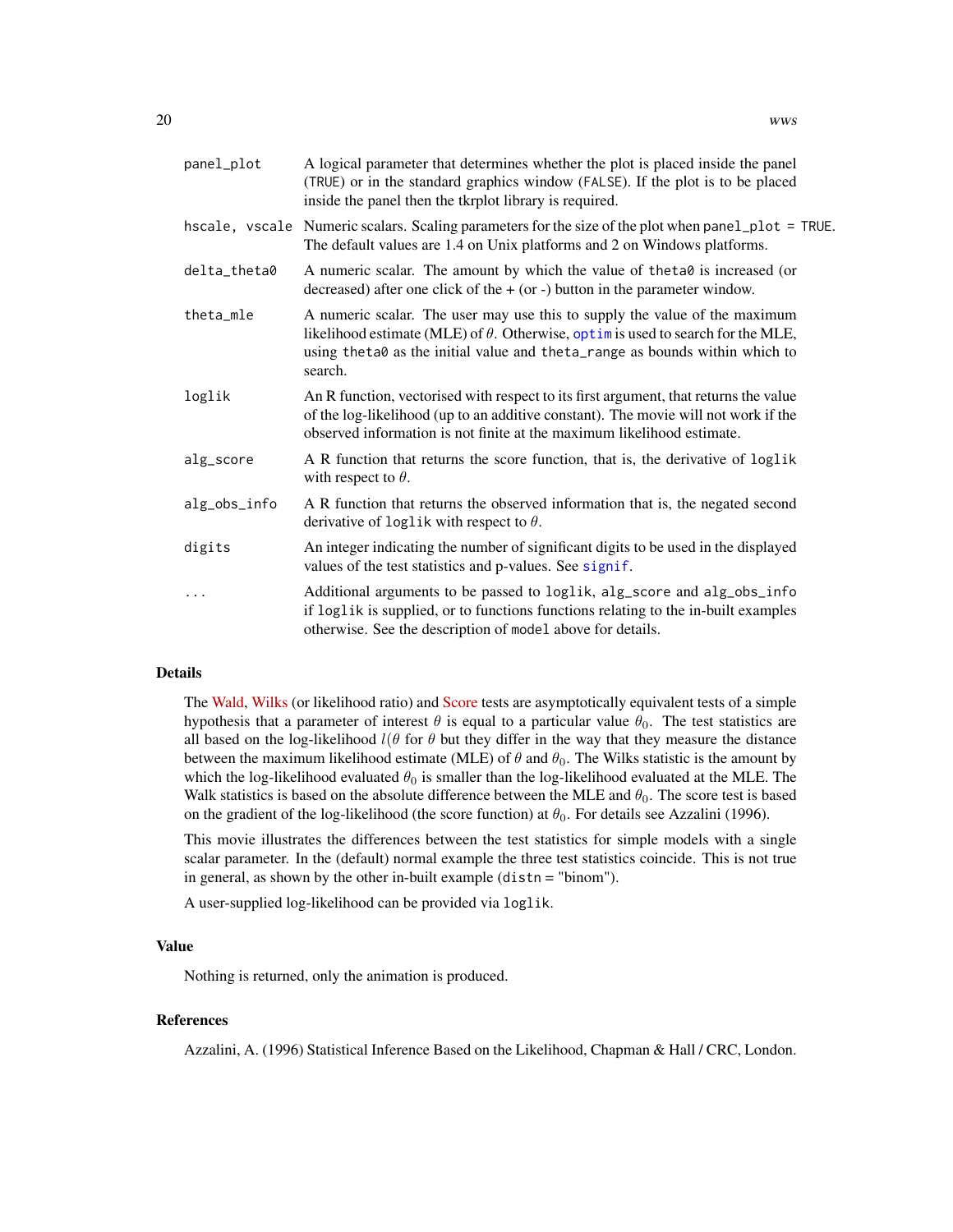<span id="page-20-0"></span> $wws$  21

# See Also

[movies](#page-14-1): a user-friendly menu panel.

[smovie](#page-17-1): general information about smovie.

# Examples

```
# N(theta, 1) example, test statistics equivalent
wws(theta0 = 0.8)
# binomial(20, theta) example, test statistics similar
wws(theta0 = 0.5, model = "binom")# binomial(20, theta) example, test statistic rather different
# for theta0 distant from theta_mle
wws(theta\theta = 0.9, model = "binom", data = c(19, 1), theta_range = c(0.1, 0.99))
# binomial(2000, theta) example, test statistics very similar
wws(theta0 = 0.5, model = "binom", data = c(1000, 1000))
set.seed(47)
x < - rnorm(10)
wws(theta0 = 0.2, model = "norm", theta_range = c(-1, 1))
# Log-likelihood for a binomial experiment (up to an additive constant)
bin_loglik <- function(p, n_success, n_failure) {
  return(n_success * log(p) + n_failure * log(1 - p))
}
wws(loglik = bin_loglik, theta0 = 0.5, theta_range = c(0.1, 0.7),theta_mle = 7 / 20, n_success = 7, n_failure = 13)
bin_alg_score <- function(p, n_success, n_failure) {
  return(n_success / p - n_failure / (1 - p))
}
bin_alg_obs_info <- function(p, n_success, n_failure) {
  return(n_success / p ^ 2 + n_failure / (1 - p) ^ 2)
}
wws(loglik = bin_loglik, theta0 = 0.5, theta_range = c(0.1, 0.7),
    theta_mle = 7 / 20, n_success = 7, n_failure = 13,
    alg_score = bin_alg_score, alg_obs_info = bin_alg_obs_info)
```